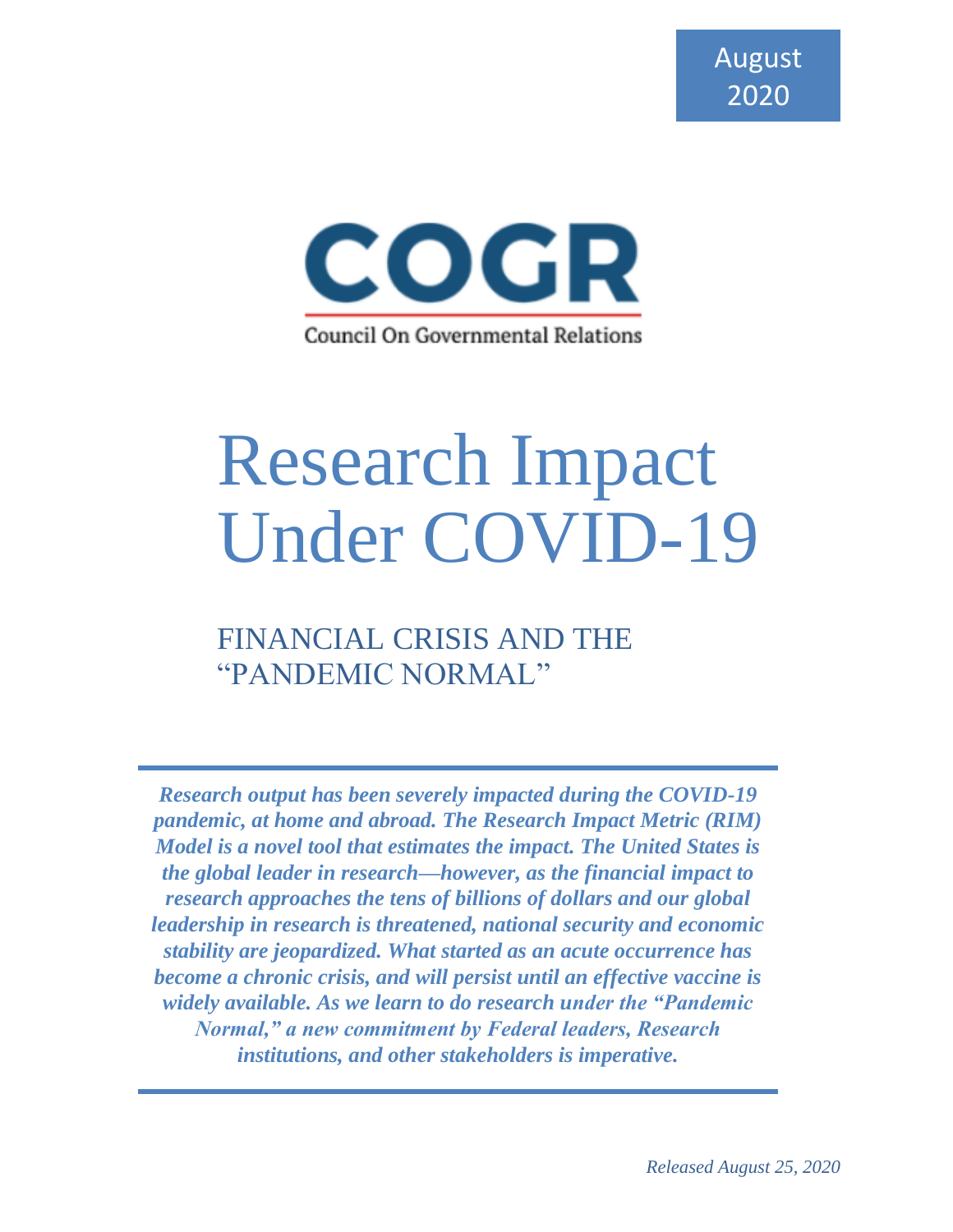

# Research Impact under COVID-19: Financial Crisis and the "Pandemic Normal"

# EXECUTIVE SUMMARY

The COVID-19 pandemic and the subsequent economic downturn have led the country into unprecedented times––consequently, an unprecedented response is needed to safeguard research

# Council on Governmental Relations

The Council on Governmental Relations (COGR), established in 1948, is an association of almost 200 leading universities and research institutions and is nationally recognized as the technical expert on a wide range of research policy issues, including how the research funding model works in the United States. For more information on COGR, please visit [www.cogr.edu](http://www.cogr.edu/)



and development at colleges, universities, and research organizations across the United States. *This paper presents a model for estimating research output loss and financial impact, describes the challenges of doing research under the new "Pandemic Normal," and advocates for renewed commitment and a substantial infusion of new research investment. Federal leaders, research institutions, and all stakeholders must rally around the longstanding Federal Government-Research Institution Partnership.*

o The Research Impact Metric (RIM) Model is a novel model that estimates the research output loss and financial impact due to the COVID-19 pandemic and the resultant economic downturn. The initial ramp down, the transition to ramp up, and the uncertainty going forward, have had a dramatic impact on research.

o The RIM model provides important data on the research output loss and financial impact at mission diverse and geographically widespread institutions. The RIM model has shown: 1) research output losses between 20 and 40 percent, 2) financial disinvestment impact in the hundreds of millions of dollars at individual institutions, and 3) potential impact in the tens of billions of dollars across the entire U.S. research enterprise. Without new and sustained investment, our institutions' and the nation's research capabilities will be severely weakened.

o Just as importantly, we are at risk of losing a whole cohort of graduate and post-doctoral students seeking training and education at research institutions across the U.S. They are our future scientists, engineers, and innovators, and include researchers from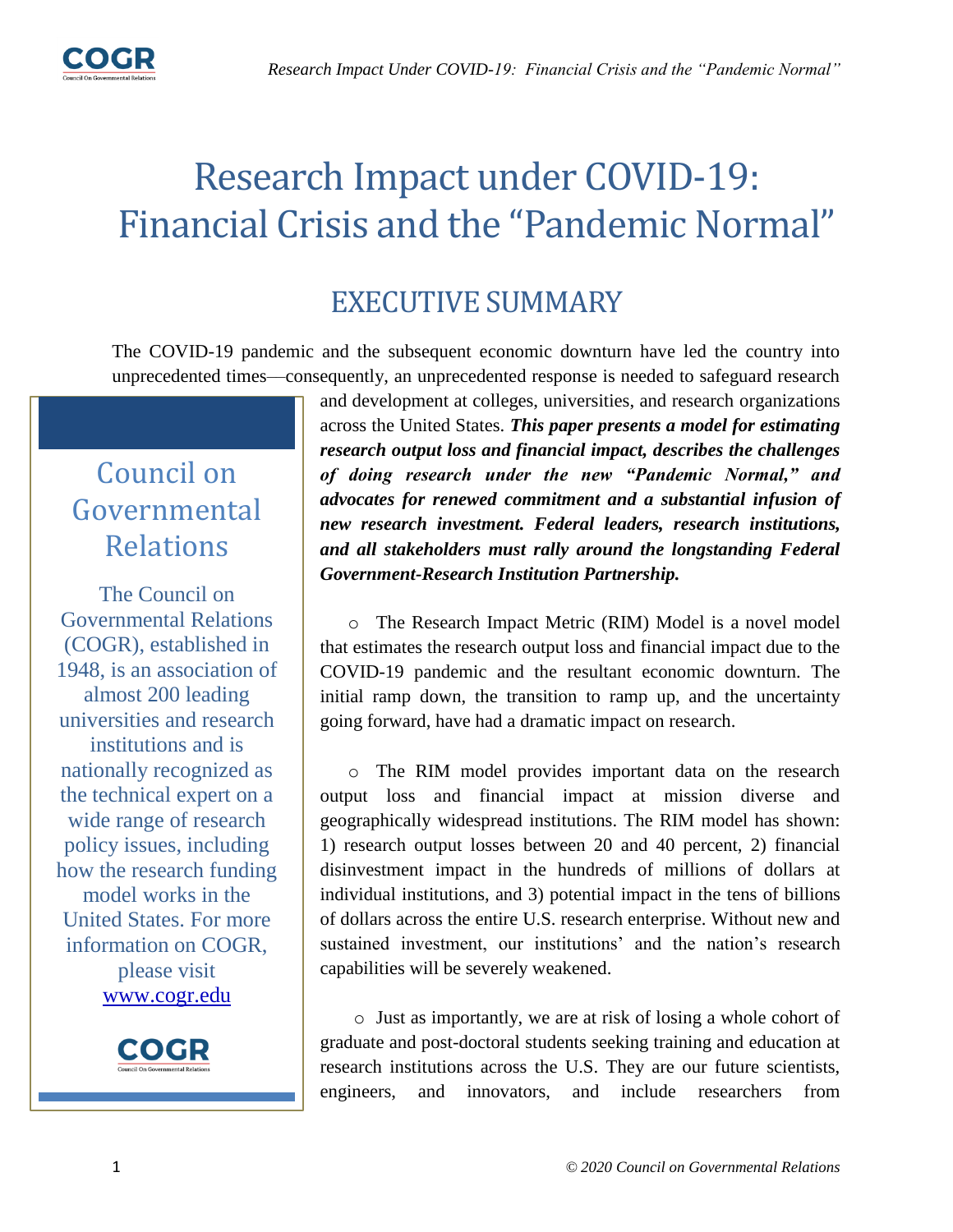

underrepresented groups, minorities, women, and junior researchers.

- o A new "Pandemic Normal" for how research is conducted in our country, as well as globally, has emerged––and inefficiencies are unavoidable. For example, the scope of research promised on a \$1 million award (pre-COVID-19) will now require more than \$1 million to complete. And, the scope of research to be delivered in one year (pre-COVID-19) will now require more than one year. In order to operate effectively and efficiently under the "Pandemic Normal," new measures such as redefining proposal and budgeting guidelines, eliminating overly-burdensome regulations, and related measures are necessary.
- o Understanding the impact and supporting the research enterprise to get through this crisis is paramount to maintaining the global competitiveness, technological leadership, and the economy of the United States.

This paper draws on the expertise and experience of the COGR membership and describes research impact under COVID-19 in the following sections:

- o **[PART I. INTRODUCTION.](#page-3-0)** Sets the stage and defines the crisis, including [threats to](#page-4-0)  [the research enterprise \(see page 5\).](#page-4-0)
- o **[PART II. THE RESEARCH IMPACT METRIC \(RIM\) MODEL.](#page-5-0)** Presents key considerations and assumptions, which can be used by institutions to assess/estimate the research impact at an institution, and by others to understand the breadth and depth of impact of the pandemic to the research mission across the country and globally.
- o **[PART III. THE PANDEMIC NORMAL.](#page-10-0)** Presents a cautionary tale of how the research community and stakeholders should expect research to unfold until there is a widely available vaccine that allows life to return to normal. Under a "Pandemic Normal," where physical laboratory access, social distancing, and other new norms around research operations are implemented, the repercussions will be seen in research delivery, program goals and aims, and realistic expectations around research outcomes.
- o **[PART IV. CASE STUDIES.](#page-14-0)** Five case studies are presented. These are representative of five diverse research institutions––two privates and three publics, three of which have medical schools, one that is a land-grant institution, and one that has both a medical school and is a land-grant. *These case studies demonstrate that the research output loss and financial impact are real and severe.*
- o **[PART V. CONCLUSION.](#page-15-0)** Final thoughts including the need to fully engage the Federal Government-Research Institution Partnership.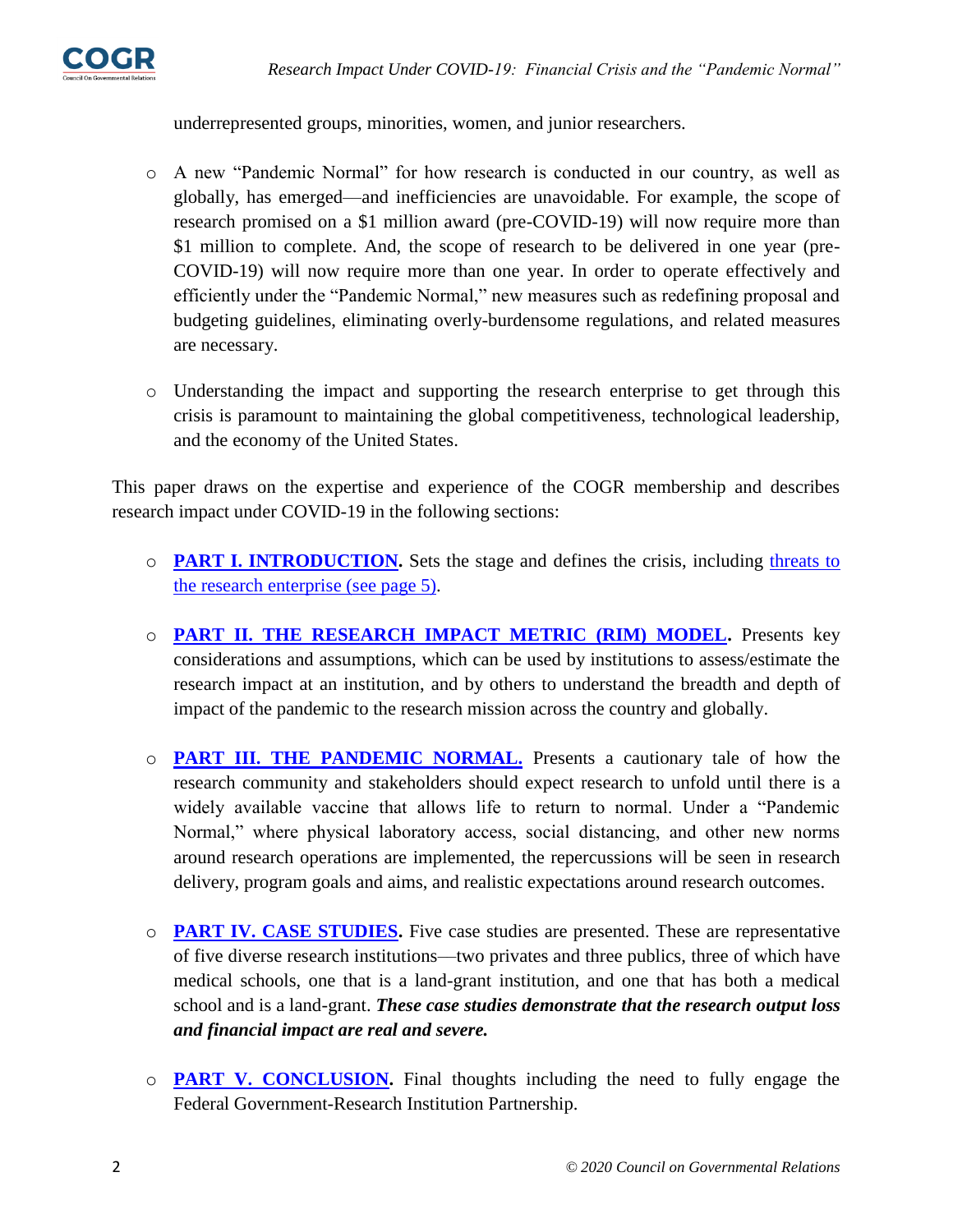

- o **[CONTRIBUTORS AND APPENDICES.](#page-17-0)** Key Contributors, How Research Operations are Disrupted [\(Appendix A\)](#page-19-0), and Research Under the Pandemic – Challenges and Adaptations [\(Appendix B\)](#page-21-0).
- <span id="page-3-0"></span>o **ADDITIONAL RESOURCES.** COGR resources specific to COVID-19's Impact to Research, including a dedicated web page, agency policy links, FAQs, and more.

# PART I. INTRODUCTION

**\_\_\_\_\_\_\_\_\_\_\_\_\_\_\_\_\_\_\_\_\_\_\_\_**

These are unprecedented times. The impact on the research function at research institutions since March 2020 is real, material, and in many cases, severe. Ramp up initiatives are ongoing, but the effort to return to normal functioning has been uneven and the risk of setbacks lurks as the impacts of COVID-19 continue to persist.

*This paper introduces a Research Impact Metric (RIM) Model as a tool to demonstrate the impact on research output due to the COVID-19 pandemic for the period March 2020 through February 2021.*

The RIM Model can be used as an internal tool to estimate the impact at an institution and also may be used to understand the macro-impact of COVID-19 on the United States' research enterprise. As the disruptions caused by the COVID-19 pandemic persist, *it is apparent this is causing a net disinvestment in research and development activities in the United States––in effect, requiring new and significant capital investments to ensure the research enterprise is not irreversibly disrupted*. Should this investment be forthcoming, the United States can have confidence in its ability to retain its position as the global leader in innovation and discovery.

Institutions are confronted with difficult decisions caused by the COVID-19 pandemic and the subsequent economic downturn. Cost cutting measures are under consideration and being implemented across all functions of research institutions, and difficult decisions rest on institutional policies and federal and state guidance, rules, and regulations. All institutions are impacted economically by the response to COVID-19––public and private, medical and nonmedical, rural and urban.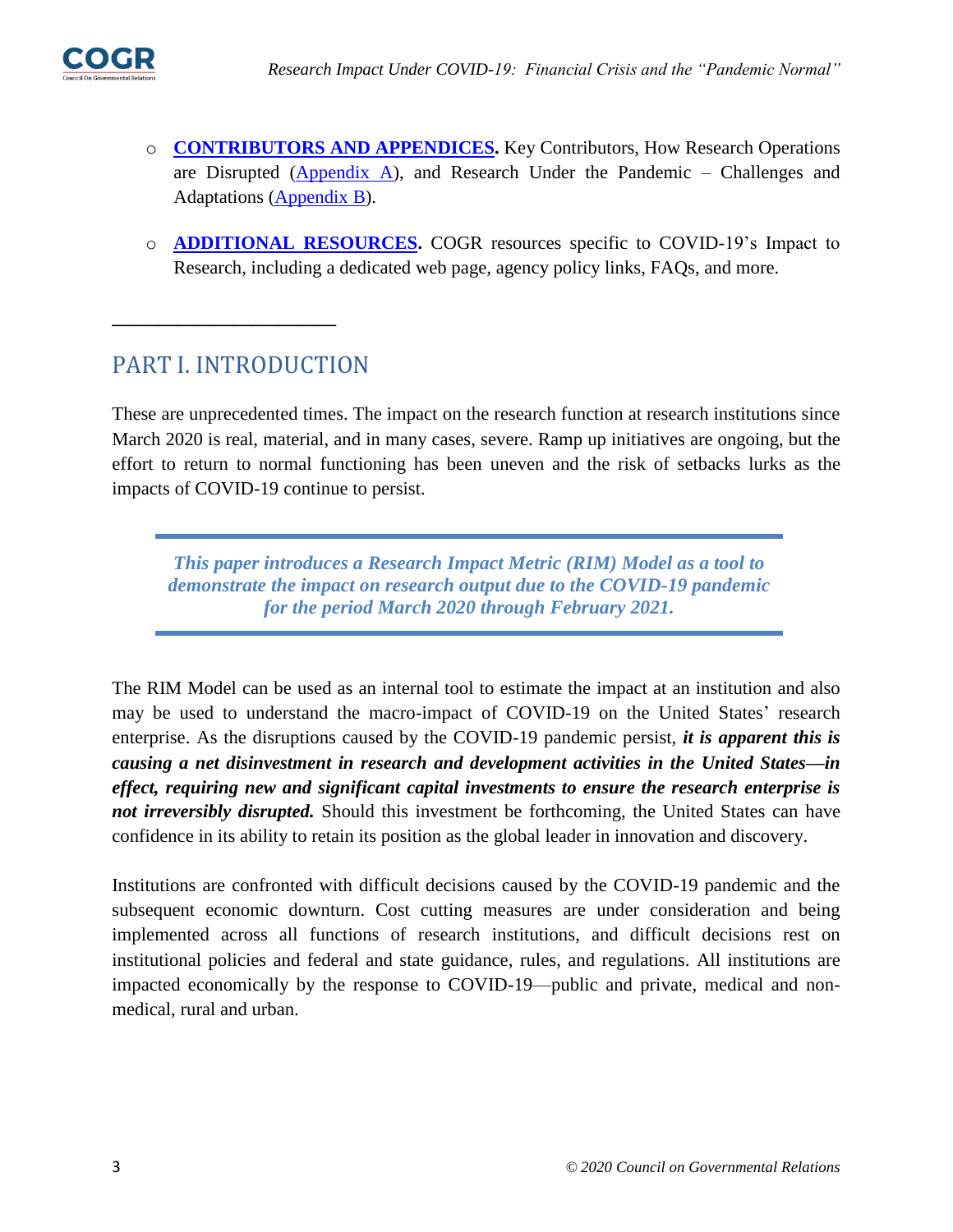

#### **The threats to the United States research enterprise are real and include:**

- <span id="page-4-0"></span>o Inability to achieve original program goals
- o Loss of entire research programs
- o Loss of the ability for investigators to collaborate across institutions, designated research centers, federal laboratories, and via traditional subrecipient agreements
- o Loss of a generation of trained scientists and engineers, as well as researchers in social, behavioral, education disciplines, and the arts—all of whom provide a workforce and education pipeline to meet the needs of academia, government, and industry
- o Loss of foreign students and scholars and their major contributions to academia
- o Significant slowdowns in discoveries and technological development
- o Recurring costs of the "ramp down, ramp up, ramp down" cycle
- o Loss of cell lines, animal colonies, and continuity of human subjects trials
- o Disruptions in core facilities and centers due to interrupted research
- o Fear of the unknown, including loss of employee morale and the persistent uncertainty about current and future employment
- o And ultimately, the decrease, not only in volume, but also the quality of research conducted in the United States

The federal government has recognized these threats. For example, the Office of Management and Budget, in collaboration with federal agencies, provided administrative and salary charging flexibilities to protect against furloughs and layoffs that could prevent a quick return to normal research activity. <sup>1</sup> *However, until the COVID-19 pandemic is definitively controlled, the possibility of shuttering research laboratories and research activity could become a reality.* The threat of a severely damaged research enterprise should be addressed while there is time to mitigate it by allowing the research function to operate at maximum efficiency and effectiveness under its unique "Pandemic Normal."

l

**\_\_\_\_\_\_\_\_\_\_\_\_\_\_\_\_\_\_\_\_\_\_\_\_**

<sup>&</sup>lt;sup>1</sup> See the March 19 release of OMB M-20-17 <u>"Administrative Relief for Recipients and Applicants of</u> *[Federal Financial Assistance Directly Impacted by the Novel Coronavirus \(COVID-19\) due to Loss of](https://www.whitehouse.gov/wp-content/uploads/2020/03/M-20-17.pdf)  [Operations"](https://www.whitehouse.gov/wp-content/uploads/2020/03/M-20-17.pdf) and the June 18 release of OMB M-20-2[6 "Extension of Administrative Relief for Recipients](https://www.whitehouse.gov/wp-content/uploads/2020/06/M-20-26.pdf)  [and Applicants of Federal Financial Assistance Directly Impacted by the Novel Coronavirus \(COVID-19\)](https://www.whitehouse.gov/wp-content/uploads/2020/06/M-20-26.pdf)  [due to Loss of Operations."](https://www.whitehouse.gov/wp-content/uploads/2020/06/M-20-26.pdf)*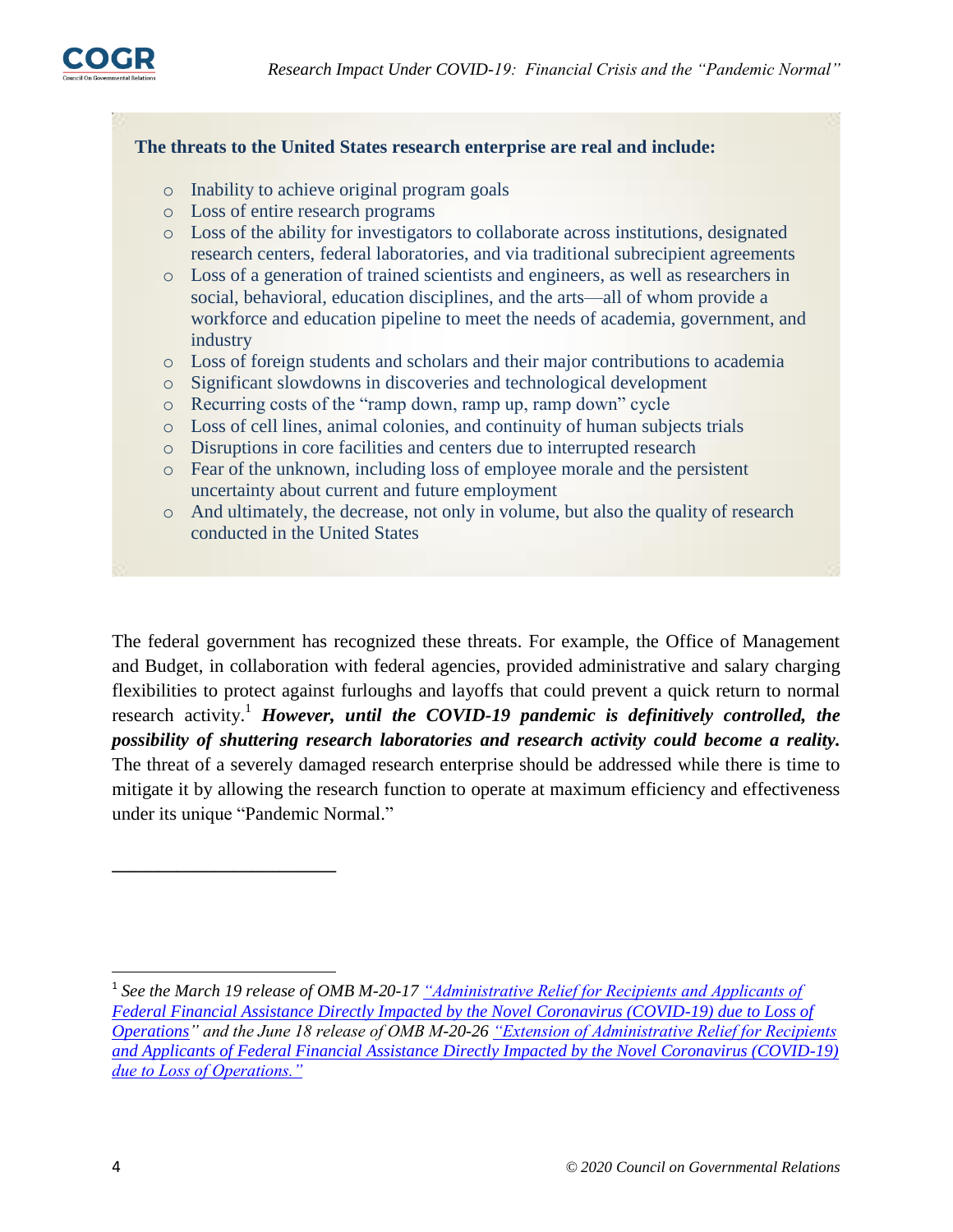

# PART II. THE RESEARCH IMPACT METRIC (RIM) MODEL

The Research Impact Metric (RIM) is a model designed to illustrate the degree to which research output (as a percentage) has been negatively affected under the COVID-19 pandemic. The RIM also captures financial impact, or disinvestment, expressed in dollars.

<span id="page-5-0"></span>*Research Output Loss =*

Research Output Loss due to COVID-19 Emergency Restrictions

*divided by:*

Research Output under Pre-COVID-19 (Normal) Conditions

*For example, a 30 percent loss indicates that 30 percent of research output is in jeopardy, which means certain program goals and aims may not be achievable in the scheduled time frame––and unless addressed systematically, this 30 percent becomes a permanent loss of research output and productivity.* Note, the COVID-19 pandemic has not halted all research, as investigators, research personnel, and institutional leaders have taken significant measures to keep the research engine functioning by maintaining/preserving the most critical and irreplaceable elements.

Despite these heroic efforts, NIH Director Francis Collins, while testifying before Congress on May 7, 2020 stated: "*The estimates are something like \$10 billion of NIH funded-research that is going to disappear because of the way in which this virus has affected everybody requiring this kind of distancing and sending people home."<sup>2</sup>* With financial and other pressures on higher education institutions, it is inevitable that output has been and will continue to be lost as the COVID-19 pandemic makes it impossible for research to function according to traditional standards*.*

The RIM Model presented in this paper captures research impact for all externally sponsored research at the institution. *However, it can be adapted to a range of disciplines to differentiate between biochemistry, aerospace engineering, computer science, literature/language, and other disciplines.*

 $\overline{a}$ 2 *See ["Virus Will Cost NIH \\$10 Billion in Lost Research, Director Warns \(1\)"](https://news.bloomberglaw.com/pharma-and-life-sciences/virus-will-cost-nih-10-billion-in-lost-research-director-warns) (Bloomberg Law) – May 7, 2020*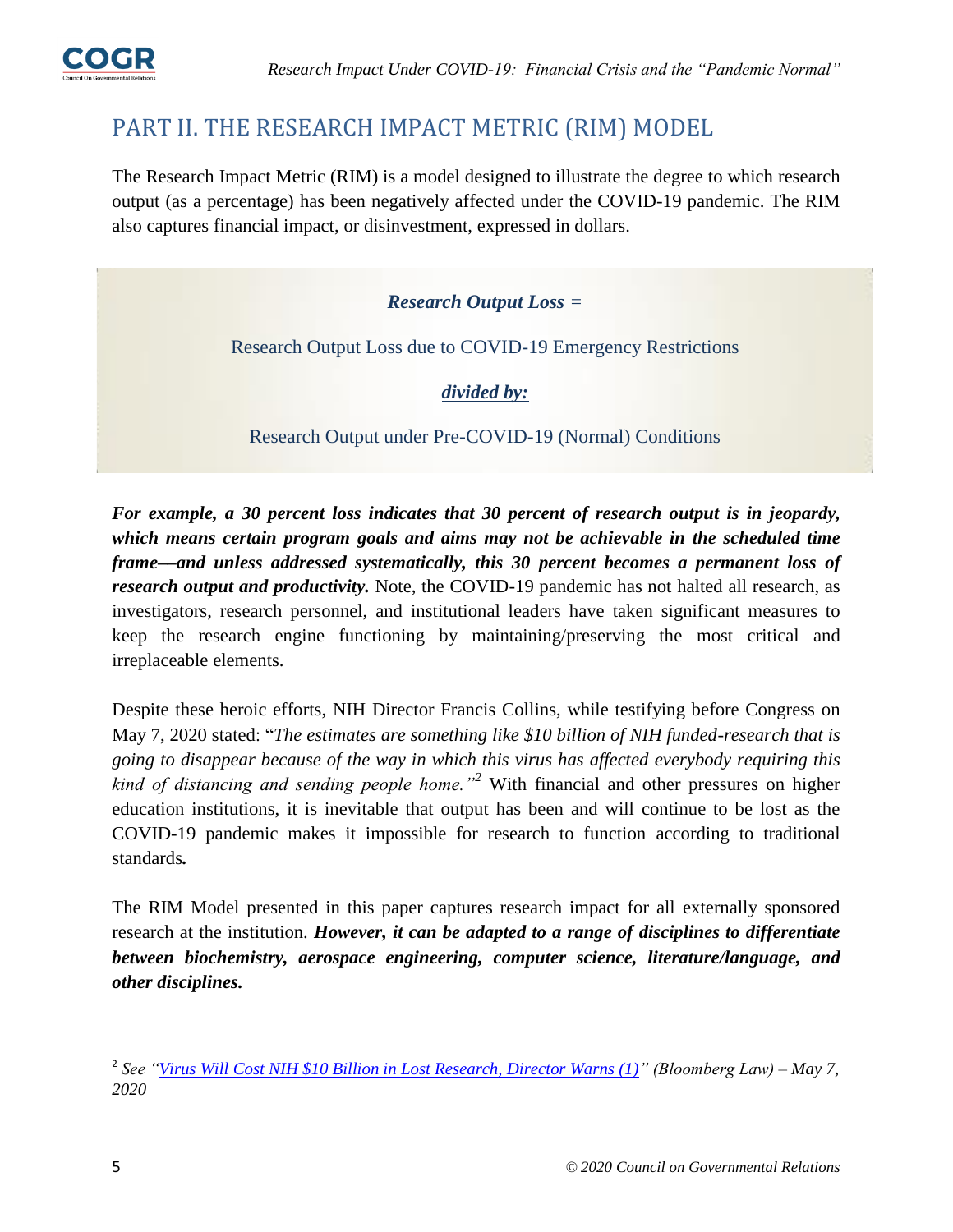

In addition, the model also treats all types of expense categories the same. For example, labor, laboratory supplies, and travel all are assumed to be affected similarly. However, we know the impact on labor and the impact on travel caused by the COVID-19 pandemic are very different labor continues to be productive at various levels, while the ability to travel has been significantly impaired. *Though we treat each expense category the same, the model can be adapted to provide differential treatment for various expense categories.*

#### **Other assumptions of the RIM Model include:**

- o The starting point is the "average" month of financial expenditures for federal and other sponsored research at the institution (Chart A.), prior to the COVID-19 pandemic. This simplifies the model, though more precision (e.g., academic year, summer months, specific expense categories) could be used to determine monthly financial expenditures.
- o Four "Negative Impact" scenarios are used: 10 percent, 25 percent, 50 percent, and 80 percent, with 10 percent being the minimal and 80 percent being the most severe. These scenarios are flexible and can be adjusted according to lab circumstances and safety policies and procedures in place at the institution.
- o The model also is meant to takes into account costs such as cell lines, animal colonies, and human subject participation, which all have been interrupted and result in a real impact on research outcomes. Also included in the model are losses to core facilities.
- o Negative impact is based on currently available information, which includes an estimated duration of lab closures to varying degrees that began in March, continued into May and longer, and will persist to varying degrees as institutions continue to ramp up research and work to implement new standards for doing research under COVID-19.

*We have taken the high-level approach, which we suggest presents a fair and representative RIM Model for the entire institution.* However, the "hypothetical model" presented below could be completed for specific academic disciplines (biochemistry, aerospace engineering, computer science, literature/language, etc.) with differentiated impacts for various expense categories (labor, travel, etc.). The approach taken depends on the needs of the institution––the "hypothetical model" is meant to be an instructive starting point. Actual case studies use the high-level approach and are shown in [Part IV.](#page-14-0)

**\_\_\_\_\_\_\_\_\_\_\_\_\_\_\_\_\_\_\_\_\_\_\_\_**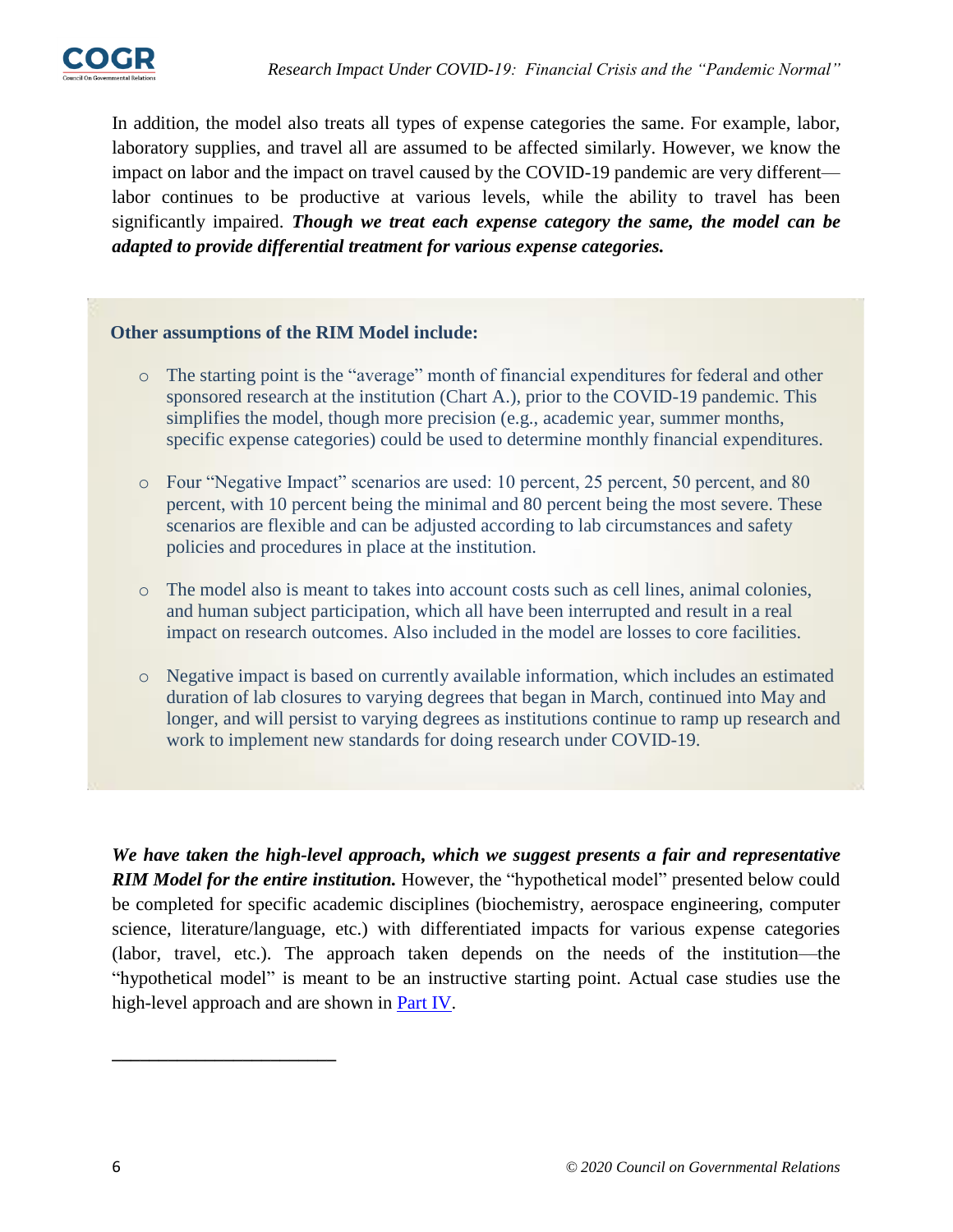#### HYPOTHETICAL INSTITUTION:

Chart A. is premised on Pre-COVID-19 (i.e., FY 2019) average monthly federal and other sponsored research expenditures, by categories of expense (note, including categories of expense is optional)—*most important is to arrive at monthly expenditures*. The negative impact scenarios are 10 percent (minimal), 25 percent, 50 percent, and 80 percent (most severe).

| <b>ANNUAL</b> (millions)        | \$507.6    | \$50.4   | \$127.2                      | \$254.4                  | \$405.6  |
|---------------------------------|------------|----------|------------------------------|--------------------------|----------|
| <b>MONTHLY</b> (millions)       | \$42.3\$   | \$4.2    | \$10.6                       | \$21.2                   | \$33.8\$ |
| Travel                          | 0.2        |          |                              | 0.1                      | 0.1      |
| Capital Equipment               | 1.0        | 0.1      | 0.3                          | 0.5                      | 0.8      |
| <b>Professional Services</b>    | 0.1        |          | $\qquad \qquad \blacksquare$ | $\overline{\phantom{0}}$ | 0.1      |
| <b>FinAid/Tuition Remission</b> | 1.0        | 0.1      | 0.3                          | 0.5                      | 0.8      |
| Recharges                       | 1.0        | 0.1      | 0.3                          | 0.5                      | 0.8      |
| <b>Lab Supplies</b>             | 1.0        | 0.1      | 0.3                          | 0.5                      | 0.8      |
| <b>Other Costs</b>              | 1.0        | 0.1      | 0.3                          | 0.5                      | 0.8      |
| <b>Subrecipient Payments</b>    | 7.0        | 0.7      | 1.8                          | 3.5                      | 5.6      |
| <b>F&amp;A Reimbursement</b>    | 10.0       | 1.0      | 2.5                          | 5.0                      | 8.0      |
| Payroll & Fringe Benefits       | 20.0       | 2.0      | 5.0                          | 10.0                     | 16.0     |
|                                 | (millions) | Impact   | Impact                       | Impact                   | Impact   |
|                                 | Monthly    | Negative | Negative                     | Negative                 | Negative |
|                                 | Pre-COVID  | 10%      | 25%                          | 50%                      | 80%      |

#### **Chart A. Monthly Negative Impact on Research using Various Scenarios**

In this hypothetical, the institution has average monthly research expenditures (federal and other sponsored) of \$42.3 million, and annual expenditures of \$507.6 million. For example, using a 25 percent negative impact for the entire year, the negative impact would be \$10.6 million monthly and \$127.2 million for the entire year.

In Chart B. below, the negative impact scenarios are entered on a month-by-month basis to model both the known negative impact (e.g., March thru July 2020) and the projected impact going forward (e.g., August 2020 thru February 2021). While Chart B. stops at February 2021, it is becoming increasingly clear that research performance will likely be impacted for much longer.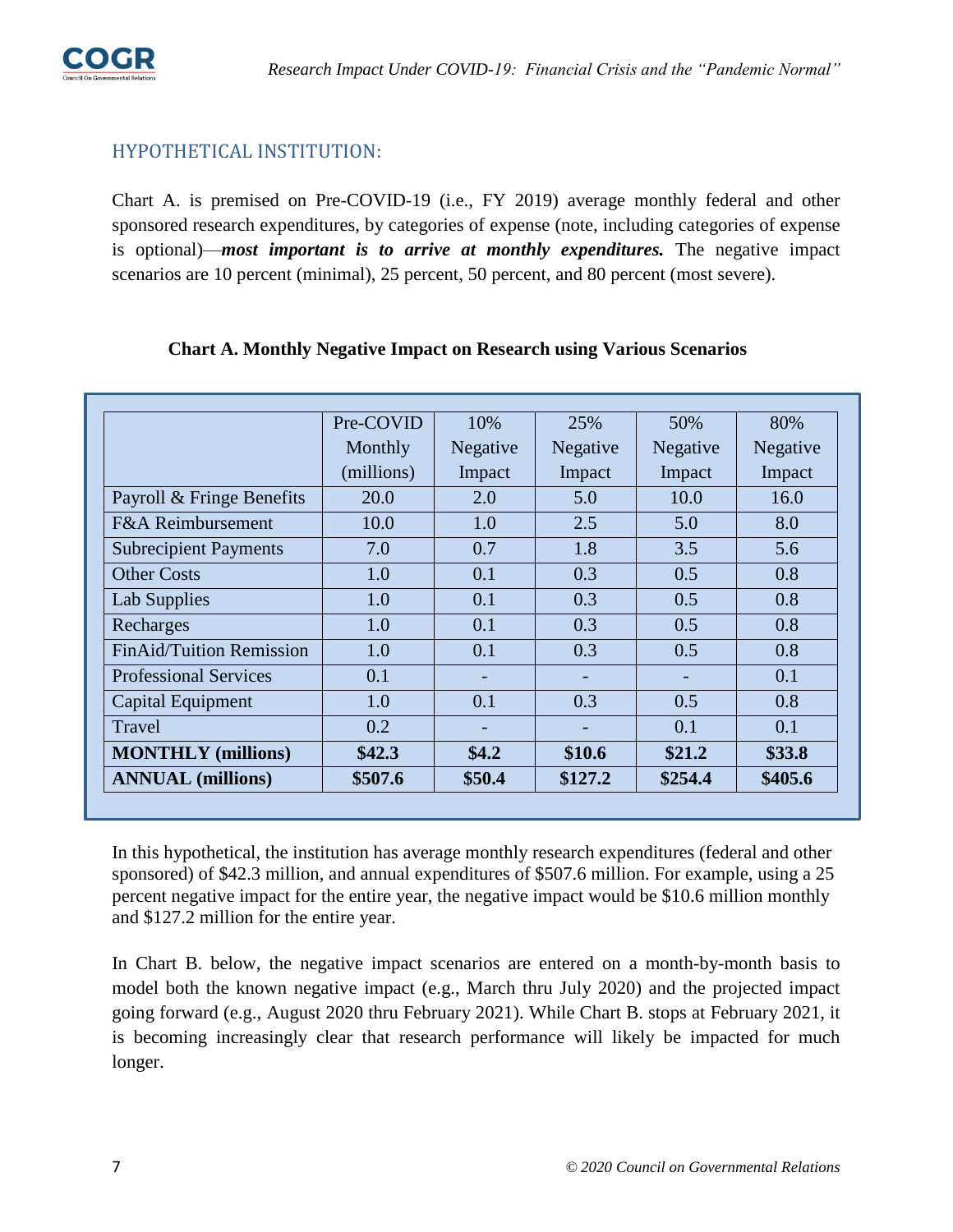

The results in Chart B. are shown both in terms of dollars and percentage. *The RIM Model calculation demonstrates the research output that has been lost––program goals and aims may not be achievable in the scheduled time frame, or the research may be lost altogether. Unless addressed systematically, this becomes a permanent and irreplaceable loss of research. This critical loss to the continuity of research, ultimately impacts future scientific research workforce development.*

Model #1 in Chart B. presents "Continuous Ramp Up" where there is no significant recurrence of COVID-19 affecting the institution. Model #2 presents "Interrupted Ramp Up" where there is disruption, for example, in November due to a recurrence of COVID-19 affecting the institution. The one-year negative impact to research covers March 2020 through February 2021.

#### **Chart B. Research Impact Metric (RIM) Calculation Model #1 – Continuous Ramp Up (no significant recurrence of COVID-19)**

| <b>Research O/P Loss</b> | 32.9%     |          |          |          |          |
|--------------------------|-----------|----------|----------|----------|----------|
| <b>Disinvestment</b>     | \$167.0 M |          |          |          |          |
| February 2021*           | \$4.2     | \$4.2\$  |          |          |          |
| January 2021*            | \$4.2     | \$4.2\$  |          |          |          |
| December $2020*$         | \$4.2     | \$4.2\$  |          |          |          |
| November $2020*$         | \$4.2     | \$4.2\$  |          |          |          |
| October 2020*            | \$4.2     | \$4.2\$  |          |          |          |
| September 2020*          | \$4.2     | \$4.2\$  |          |          |          |
| August 2020*             | \$10.6    |          | \$10.6   |          |          |
| <b>July 2020</b>         | \$21.2    |          |          | \$21.2   |          |
| June 2020                | \$21.2    |          |          | \$21.2   |          |
| May 2020                 | \$33.8    |          |          |          | \$33.8   |
| April 2020               | \$33.8    |          |          |          | \$33.8   |
| March 2020               | \$21.2    |          |          | \$21.2   |          |
|                          | Impact    | Impact   | Impact   | Impact   | Impact   |
| Month                    | Negative  | Negative | Negative | Negative | Negative |
|                          |           | 10%      | 25%      | 50%      | 80%      |

*Research Output Loss = \$167.0 M / \$507.6 M (annual amount) = 32.9%*

\**March-July 2020: Actuals. August 2020-February 2020: Projections.*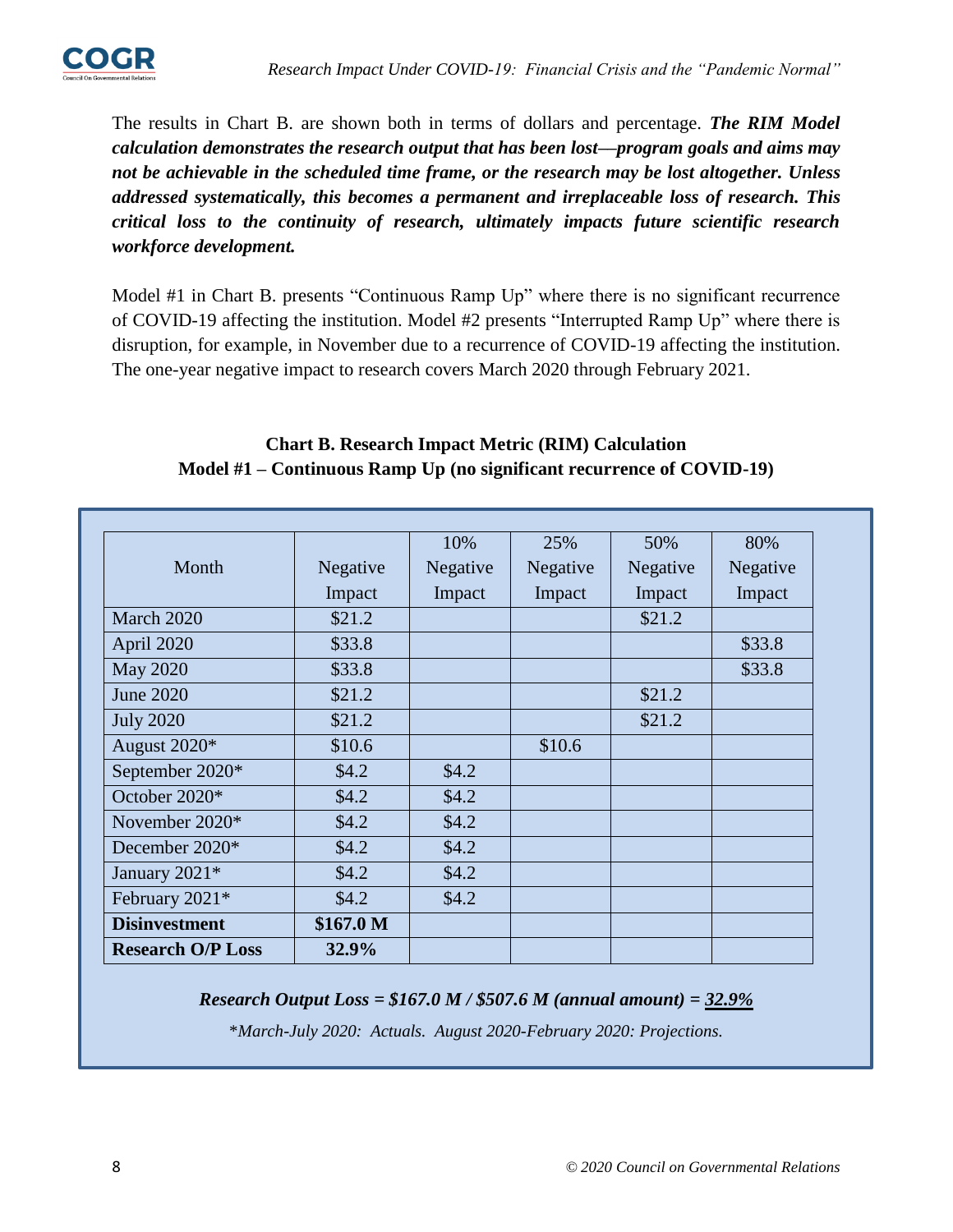|                          |           | 10%      | 25%      | 50%      | 80%      |
|--------------------------|-----------|----------|----------|----------|----------|
| Month                    | Negative  | Negative | Negative | Negative | Negative |
|                          | Impact    | Impact   | Impact   | Impact   | Impact   |
| March 2020               | \$21.2    |          |          | \$21.2   |          |
| April 2020               | \$33.8    |          |          |          | \$33.8   |
| <b>May 2020</b>          | \$33.8    |          |          |          | \$33.8   |
| <b>June 2020</b>         | \$21.2    |          |          | \$21.2   |          |
| <b>July 2020</b>         | \$21.2    |          |          | \$21.2   |          |
| August 2020*             | \$10.6    |          | \$10.6   |          |          |
| September 2020*          | \$4.2\$   | \$4.2\$  |          |          |          |
| October 2020*            | \$4.2\$   | \$4.2    |          |          |          |
| November 2020*           | \$10.6    |          | \$10.6   |          |          |
| December 2020*           | \$21.2    |          |          | \$21.2   |          |
| January 2021*            | \$21.2    |          |          | \$21.2   |          |
| February 2021*           | \$10.6    |          | \$10.6   |          |          |
| <b>Disinvestment</b>     | \$213.8 M |          |          |          |          |
| <b>Research O/P Loss</b> | 42.1%     |          |          |          |          |

#### **Chart B. Research Impact Metric (RIM) Calculation Model #2 – Interrupted Ramp Up (recurrence of COVID-19 in November)**

#### *Research Output Loss = \$213.8 M / \$507.6 M (annual amount) = 42.1%*

\**March-July 2020: Actuals. August 2020-February 2020: Projections.*

Different approaches may be used for estimating impact, and each approach will be institutionspecific. Other methods for estimating impact include surveys to measure campus/facility/lab access, percent of personnel (e.g., faculty, graduate students, post-docs, research scientists) allowed to access facilities (including the time and duration of their access), or a variations on these types of surveys. Most important is to develop sound institutional metrics that demonstrate how research has been impacted by the COVID-19 pandemic.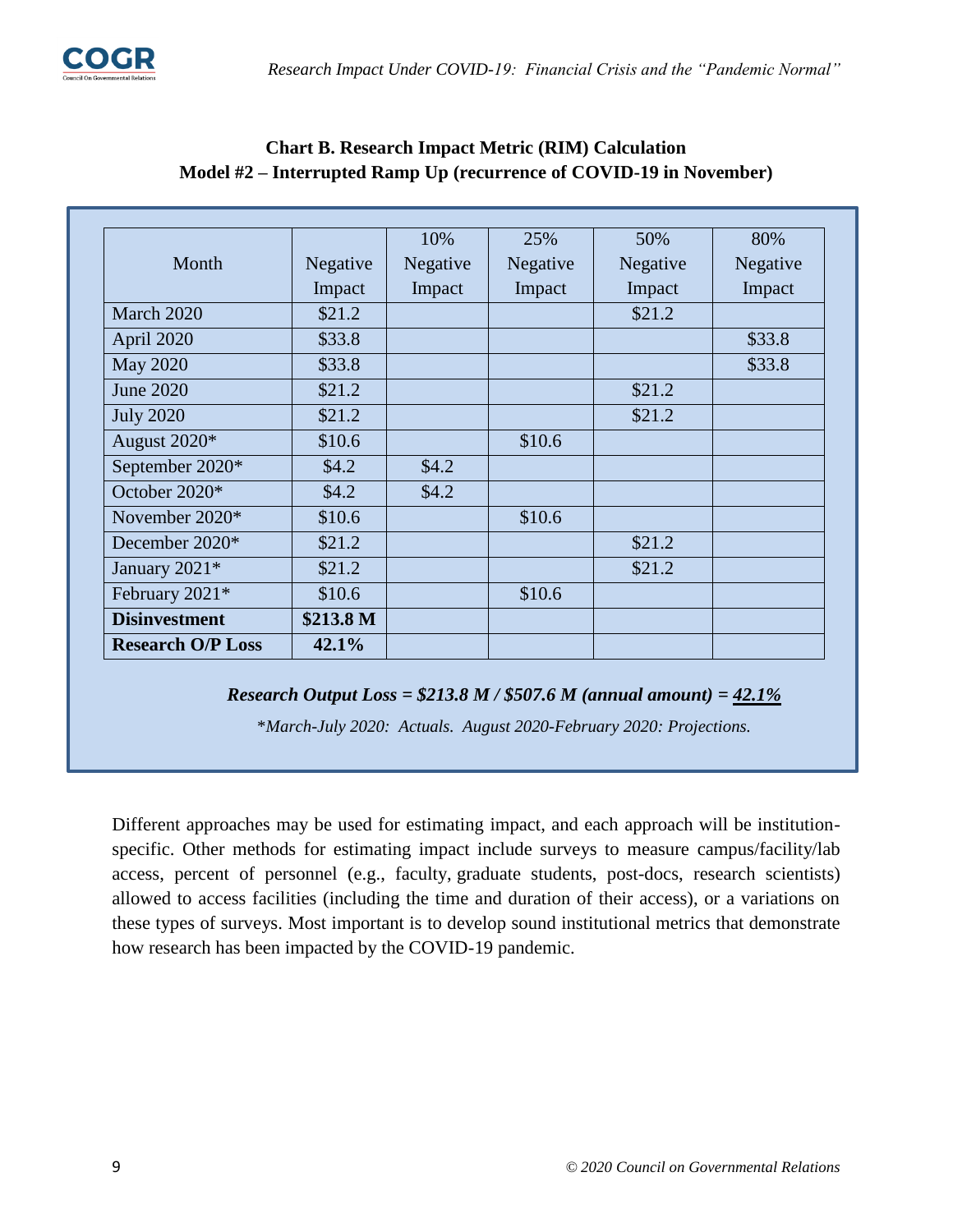

*In summary, the projected annual loss to research output for this hypothetical institution is devastating:*

#### **Research Output Loss and Financial Disinvestment (March 2020 thru February 2021)**

| \$507 <sub>M</sub><br>\$167 <sub>M</sub><br>\$214 M<br>32.9%<br>42.1% | <b>Annual</b><br><b>Research</b><br>(external) | <b>Output loss</b><br>(Continuous<br><b>Ramp Up)</b> | <b>Disinvestment</b><br>(Continuous<br><b>Ramp Up)</b> | <b>Output loss</b><br>(Interrupted<br><b>Ramp Up)</b> | <b>Disinvestment</b><br><b>(Interrupted)</b><br><b>Ramp Up)</b> |
|-----------------------------------------------------------------------|------------------------------------------------|------------------------------------------------------|--------------------------------------------------------|-------------------------------------------------------|-----------------------------------------------------------------|
|                                                                       |                                                |                                                      |                                                        |                                                       |                                                                 |

The RIM is demonstrated both by the research output loss (between 32.9 and 42.1 percent) and the financial disinvestment (between \$167 and \$214 million)––*these numbers are alarming for an institutional already reeling from real revenue losses in tuition, state funding, athletics revenue, and housing, food services, and other revenues.*

In addition, we are at risk of losing a whole cohort of graduate and post-doctoral students seeking training and education at research institutions across the U.S. They are our future scientists, engineers, innovators, and include researchers from underrepresented groups, minorities, women, and junior researchers. This would be a devastating loss, and one the nation cannot tolerate. Case Studies are shown in [Part IV.](#page-14-0)

# III. THE PANDEMIC NORMAL

<span id="page-10-0"></span>**\_\_\_\_\_\_\_\_\_\_\_\_\_\_\_\_\_\_\_\_\_\_\_\_**

While productive and important research has been and will continue to be performed during the COVID-19 pandemic, the initial shutdown of research labs, uneven reopening, implementation of new mandated safety practices, research dependencies through subawards with collaborators who are at different phases of ability to work, and risk of future shutdowns all have contributed to hindering research performance according to traditional standards of efficiency and effectiveness. Approaches such as the RIM Model provide useful quantitative metrics to show the impact to research.

It is understood that, given the unprecedented nature of the COVID-19 pandemic, estimates of research output loss are just that, estimates, which are institution-specific. Still, it is imperative that the research community and policymakers understand the gravity of the situation. In addition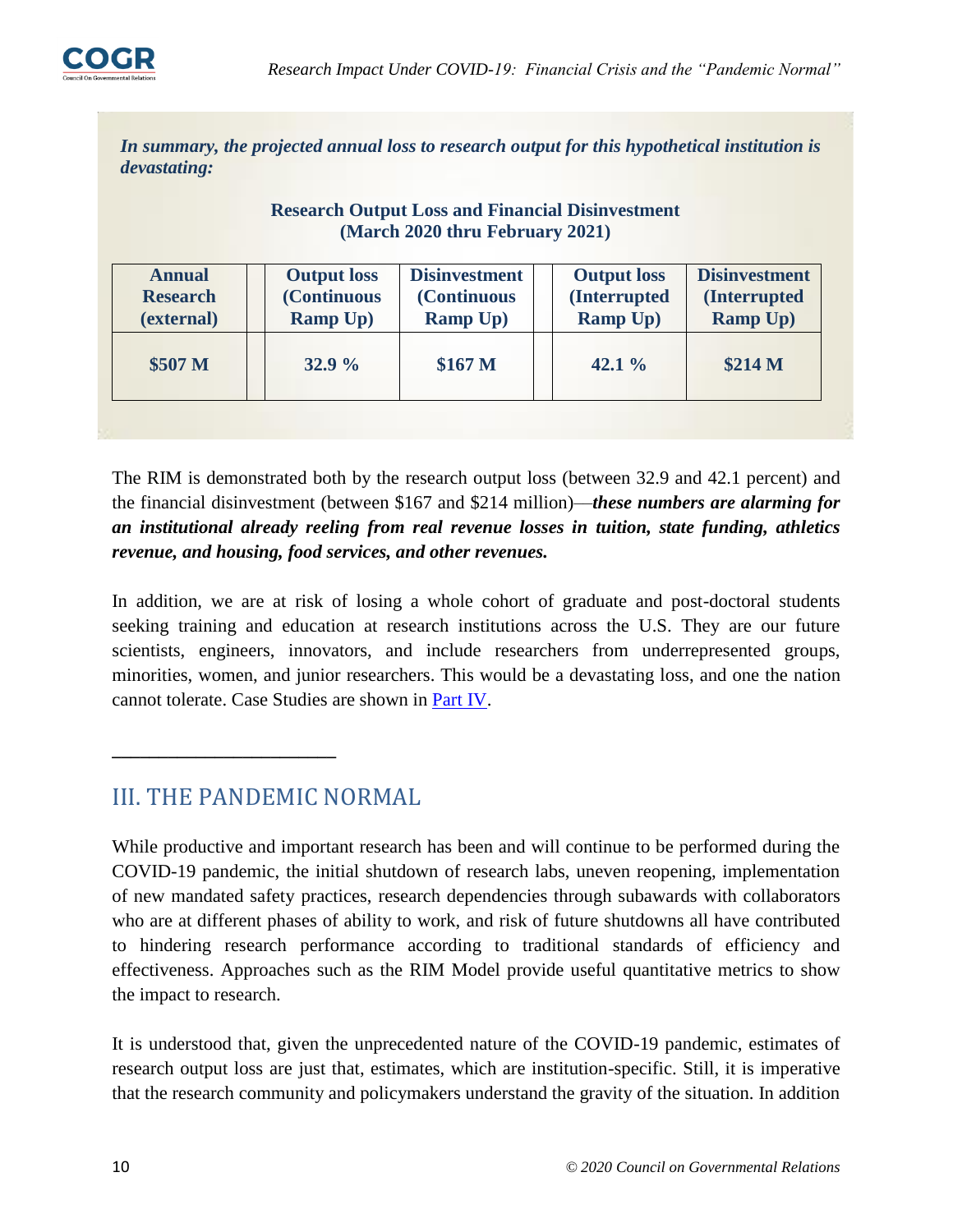

to the RIM Model, institutional surveys can be used to collect data to more fully assess the impact on research. For example, surveys can be conducted on campus/facility/lab access; the percent of personnel (e.g., faculty, graduate students, post-doc / research scientist) allowed to access facilities, including the time and duration of their access; impact on specific populations and how these populations may be disproportionately impacted (i.e., minorities, women, and other under-represented populations), as well as other indicators that can help demonstrate the impact on research.

All of this leads to a discussion of the Pandemic Normal, requiring recognition that how we conduct research is significantly changed, and will be the norm, at least until an effective vaccine is widely available.

*What is meant by a "Pandemic Normal" for an institution?*

First, with significant projected loss in research output, without both time extensions and funding supplements to recover the loss in research output, most research projects will be unable to meet their original program goals and aims. Scopes of work can be adjusted, retro-actively, and the research that can be completed still provides value and advances the body of knowledge. However, there will be other consequences as well. The careers of academic personnel (faculty, graduate students, post-docs) and at-risk populations (minorities, women, and other underrepresented populations) that rely on the outcomes of research (peer-reviewed publications, dissertations) will be negatively impacted.<sup>3</sup> The discovery and development of technologies may be delayed. The research community and all stakeholders must be realistic and holistic in assessing the risk to the country in terms of lost research, loss of innovation and discoveries that emerge from research, and ultimately, loss of global competitive advantage.

Second, until the COVID-19 pandemic is definitively controlled, the research community, stakeholders, and the country as a whole must come to terms with the fact that there is a "Pandemic Normal" as it relates to conducting research. In the simplest terms: The scope of research promised on a \$1 million award (pre-COVID-19) will now require more than \$1 million to complete. And, the scope of research to be delivered in one year (pre-COVID-19) will now require more than one year.<sup>4</sup>

 $\overline{\phantom{a}}$ 

<sup>&</sup>lt;sup>3</sup> See "The career cost of COVID-19 to female researchers, and how science should respond" (Nature) *<https://www.nature.com/articles/d41586-020-02183-x>and "'It's like we're going back 30 years': how the coronavirus is gutting diversity in science" (Nature) [https://www.nature.com/articles/d41586-020-](https://www.nature.com/articles/d41586-020-02288-3) [02288-3](https://www.nature.com/articles/d41586-020-02288-3)*

<sup>4</sup> *See Congressional Research Service Report "Effects of COVID-19 on the Federal Research and Development Enterprise"<https://crsreports.congress.gov/product/pdf/R/R46309>*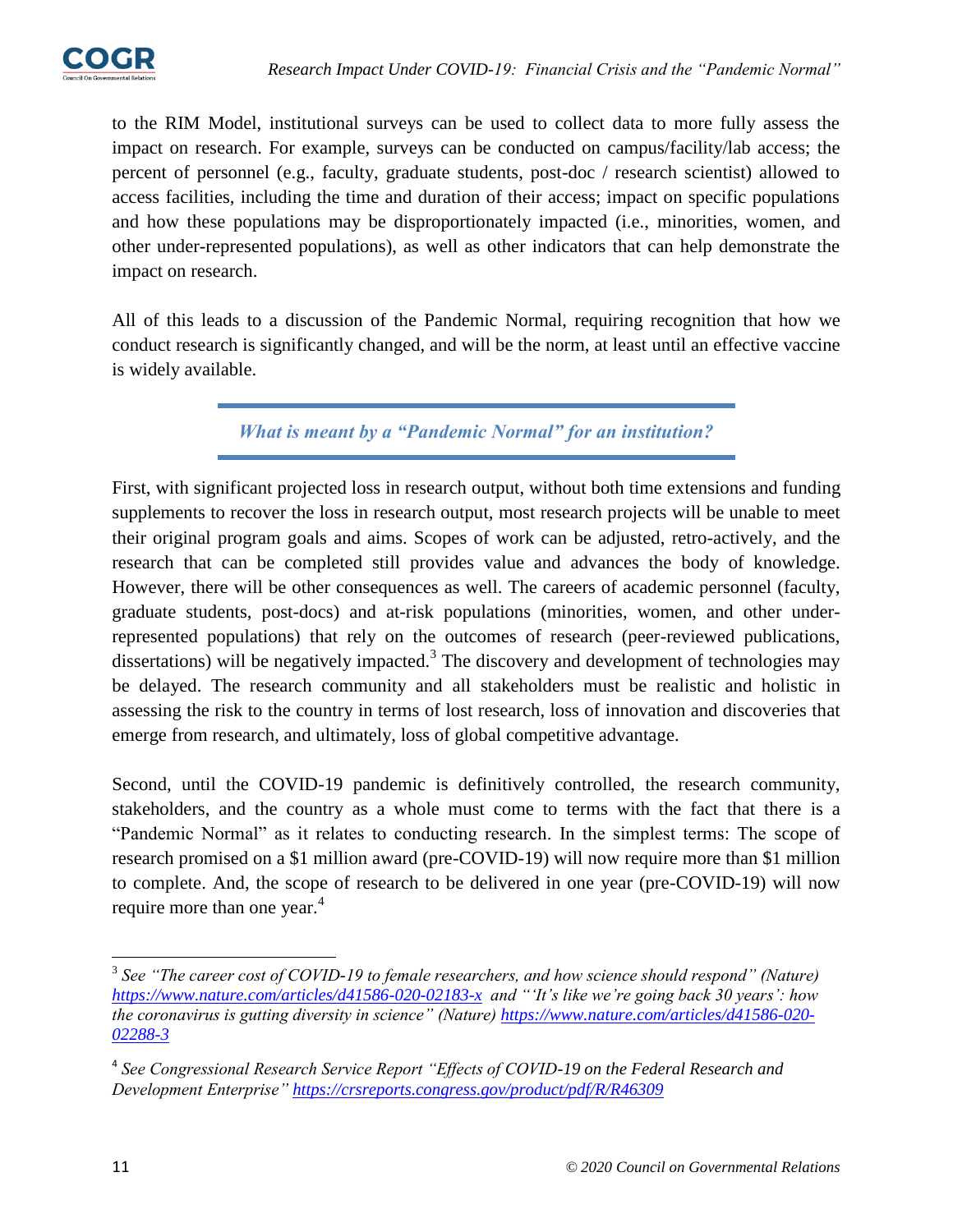

*New standards of research operations will define the Pandemic Normal*

These standards include but are not limited to:

- o Restricted access to research buildings and research laboratories
- o Social distancing within the laboratory
- $\circ$  Staggered shift-scheduling (i.e., 6:00 AM-2:00PM, 2:00 PM-8:00 PM, etc.), and the loss of intellectual stimulation and sharing that comes from working collaboratively
- o Additional "down-time" to clean between shifts (and between equipment use cycles) requiring research personnel to clean the space (and equipment) to be in compliance with CDC guidelines
- o Adjustment to working with continuous use of PPE where formerly not necessary, along with the associated inefficiencies and costs
- o Temporary (or permanent) loss of research personnel who test positive or display COVID-19 symptoms
- o Deployment of new health and administrative staff to implement testing and contact tracing, as well as to assure research laboratory compliance with safety policies
- o Transition to remote work if a research building or laboratory is shut down
- o New and unanticipated day-to-day work disruptions affecting research operations
- o Slow or compromised supply chains and associated higher costs
- o Reduced lab visitors from visiting scholars and collaborators
- o Interruption of or limitations on conducting in-person human subject research
- o Discontinuation of conducting artistic and performing arts exhibition with live audiences

These are only a few examples. *[APPENDIX A,](#page-19-0) HOW RESEARCH OPERATIONS ARE DISRUPTED* provides additional examples to the above list, and *[APPENDIX B,](#page-21-0) RESEARCH UNDER THE PANDEMIC – CHALLENGES AND ADAPTATIONS,* provides real life examples of how specific research projects, across various academic disciplines, have been impacted under the Pandemic Normal.

**\_\_\_\_\_\_\_\_\_\_\_\_\_\_\_\_\_\_\_\_\_\_\_\_**

The Pandemic Normal requires the research community, and importantly, *the research funding agencies,* to rethink how research continues under the Pandemic Normal––and consequently, the monetization of unavoidable inefficiencies which must be captured in evaluating and funding new proposals, both in the scope of work and budgets submitted to the funding agencies.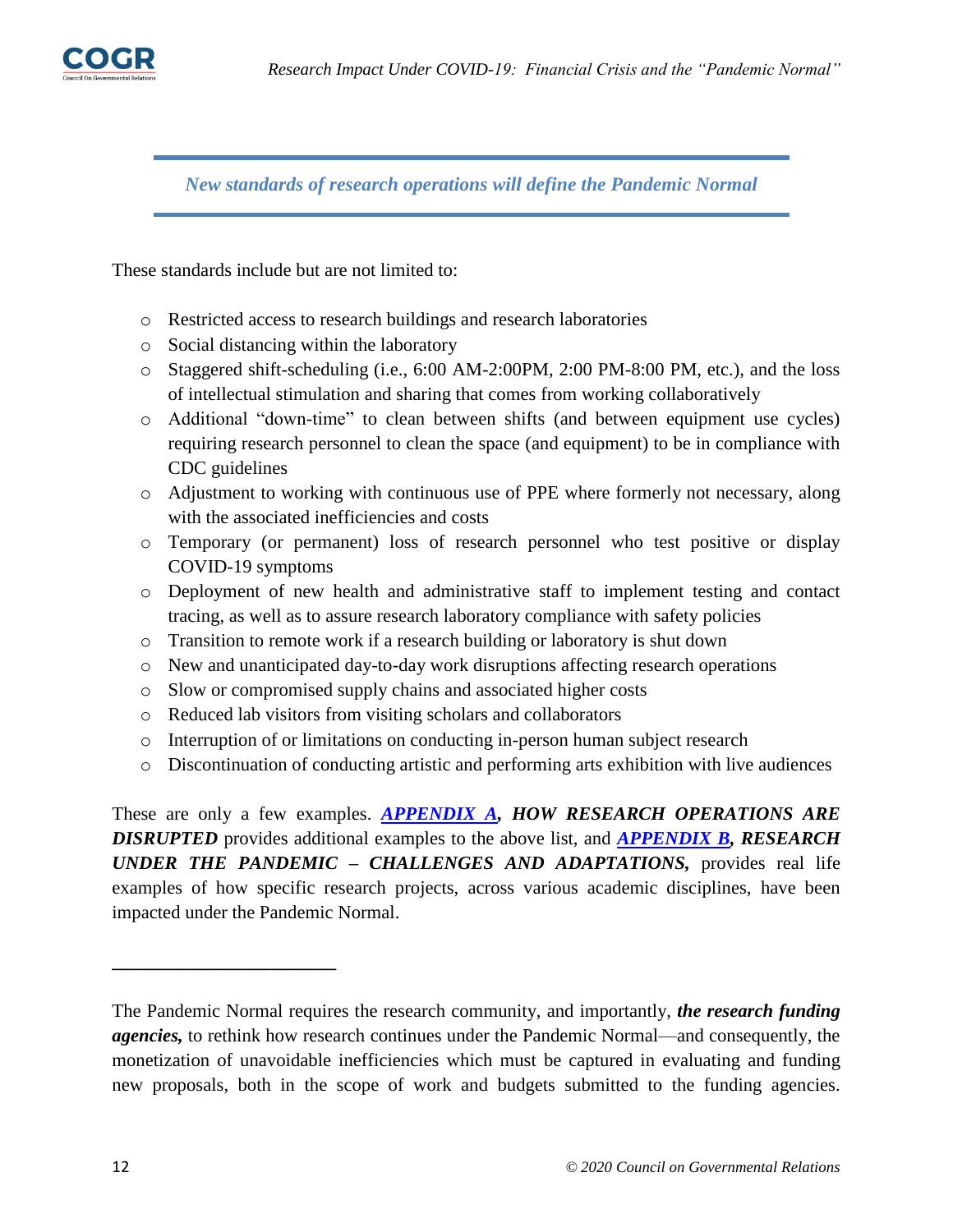Proposals, in fact, may also need to include an approximate and well justified "contingency factor," recognizing the possibility that a facility may need to shut down for a period of time. Such budgeting flexibility could reflect local/regional COVID-19 conditions and would inject more certainty into the research process. If conditions do not hinder research progress, the funds would be retained by the funding agency.

As an example, the Pandemic Normal can be monetized as follows: A graduate student, who cannot readily access the lab as in the past, will take longer to complete the same work, assuming the graduate student is working in shifts and has restricted access under the Pandemic Normal. For dissertation support, typical three-year graduate student support requested on a grant may be extended by an additional semester (or semesters). Assuming a graduate student needs an additional semester for the same quantity of work, the research impact is  $1/6<sup>th</sup>$  or 16.7%. Additional time may also be required for field work should travel be limited or stopped all together.

Monetization of unavoidable inefficiencies also is relevant with respect to traditional ways of thinking about research infrastructure. Most of an institution's research infrastructure is captured in the Facilities and Administrative (F&A) cost rate and reimbursement.<sup>5</sup> This includes the costs of constructing and maintaining technologically advanced research laboratories, protecting human and animal subjects in research, safeguarding the community from dangerous chemicals and biohazard waste, ensuring reliable financial stewardship, providing high-speed data processing and technology, and supporting numerous other compliance and administrative activities that help researchers conduct their research in the least-burdensome environment possible. It is inevitable that the cost of an institution's research infrastructure will increase as long as the COVID-19 pandemic persists. Any mechanisms that can provide for recovery of these costs will offer welcome relief to research institutions.

In addition, institutional ramp down efforts (after the initial shutdown), ramp up efforts (after it was deemed safe to transition), and the possibility of additional cycles of ramp down / ramp up, each result in new costs. This includes physical modifications to labs (changes to entry points, signage, badge readers, HVAC modifications, Plexiglas barriers, etc.), PPE and sanitizing stations, regular COVID-19 testing protocols, specialized sanitization materials and procedures for sensitive laboratory equipment such as microscopes, staffing (increased security personnel, janitorial and environmental safety, other administrative personnel, etc.), and unanticipated costs that certainly be incurred. Some of these costs will be allowable as direct charges to federal awards and others will be more appropriately classified as F&A (in which case they are not

 $\overline{\phantom{a}}$ 

*<sup>5</sup> See COGR's 2019 paper, "Excellence in Research: The Funding Model, F&A Reimbursement, and Why the System Works" (see: [https://www.cogr.edu/sites/default/files/ExcellenceInResearch4\\_12\\_19\\_0.pdf\)](https://www.cogr.edu/sites/default/files/ExcellenceInResearch4_12_19_0.pdf)*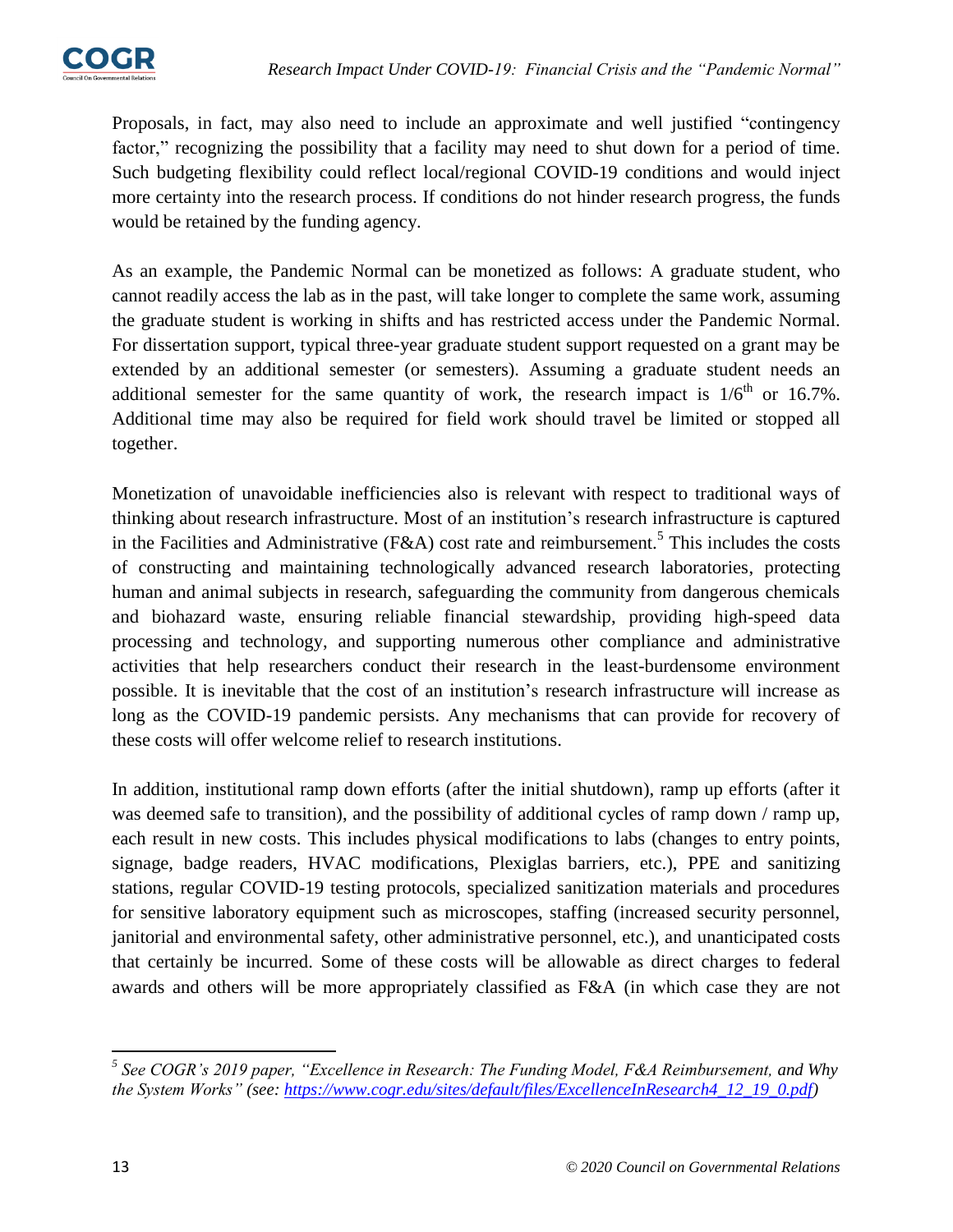

recoverable as direct charges). Regardless, this also contributes to the monetization of unavoidable inefficiencies and real costs to be absorbed by the institution.

The Pandemic Normal may also be an opportunity to rethink how federal agencies and research institutions can work together to reduce regulatory burden. Program officers at federal agencies can be empowered to implement a supplement policy, review justifications on a case-by-case basis, and allow for project performance period extensions with funding to offset other inefficiencies. Since this is a systemic inefficiency, an allowance at the proposal stage (until a vaccine is available and we return to an approximation of the old normal) will be a helpful and practical solution.

Finally, one more opportunity under the Pandemic Normal would be, on a case-by-case basis, providing additional stipend support for students whose research requires an extended time period to complete the necessary work, subject to justification. In the education and social science research fields, where access to schools, field stations, or human subjects is restricted, it will be important to allow these researchers more time to complete the same quantity of work. If funding agencies adopt the target date approach for proposal submission deadlines, this would allow more flexibility should researchers face delays due to reduced facility access, graduate student availability, or illness. Allowing for more frequent deadlines can also provide enhanced flexibility and reduce burden on sponsored programs staff and avoid the need for additional personnel.

**The Pandemic Normal, while making research a more expensive and challenging endeavor, provides a new opportunity to identify new practices to facilitate research and reduce regulatory burden. A joint commitment by the research funding agencies and the research institutions to implement new and needed practices and flexibilities during the Pandemic Normal would be action taken in the true spirit of the Federal Government-Research Institution Partnership.**

# IV. CASE STUDIES

<span id="page-14-0"></span>**\_\_\_\_\_\_\_\_\_\_\_\_\_\_\_\_\_\_\_\_\_\_\_\_**

The five case studies below, at mission diverse and geographically widespread institutions, represent real-life research institutions in the United States. Using the RIM Model, research output loss and financial disinvestment are shown for the 12-month period, March 2020 through February 2021. *These case studies demonstrate: 1) research output losses between 20 and 40 percent, 2) financial disinvestment impact in the hundreds of millions of dollars at individual institutions, and 3) potential impact in the tens of billions of dollars across the entire U.S.*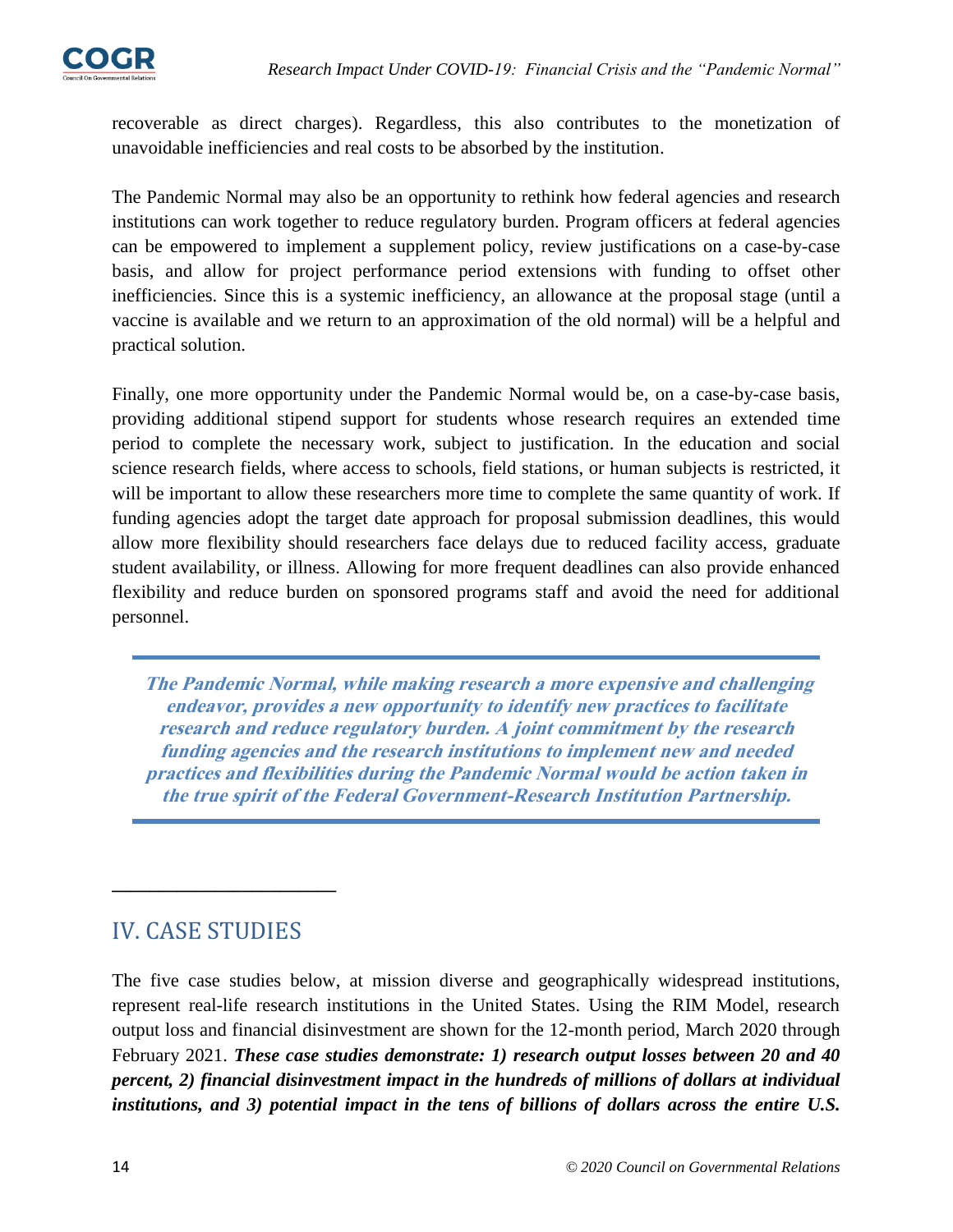

*research enterprise.* Without new and sustained investment by the federal government and other research sponsors (or until an effective vaccine is found and widely distributed), our institutions' and the nation's research capabilities will be severely weakened, and these research output losses will persist.

| <b>Research Output Loss and Financial Disinvestment</b><br>(March 2020 thru February 2021) |        |       |            |            |                   |            |                    |  |
|--------------------------------------------------------------------------------------------|--------|-------|------------|------------|-------------------|------------|--------------------|--|
|                                                                                            |        |       |            | Output     | Financial         | Output     | Financial          |  |
| Private/                                                                                   | Med    | Land  | Annual     | Loss       | <b>Disinvest</b>  | Loss       | <b>Disinvest</b>   |  |
| Public                                                                                     | School | Grant | Research   | (No)       | (N <sub>0</sub> ) | (November) | (November)         |  |
|                                                                                            |        |       |            | Interrupt) | Interrupt)        | Interrupt) | Interrupt)         |  |
| Private                                                                                    | Y      |       | \$900 M    | 24%        | \$218 M           | 33%        | \$296 M            |  |
| Public                                                                                     | Y      |       | \$409 M    | 21%        | \$88 M            | 38%        | \$153 M            |  |
| Public                                                                                     |        | Y     | \$150 M    | 23%        | \$34 M            | 41%        | \$61 M             |  |
| Private                                                                                    | Y      |       | \$670 M    | 22%        | \$145 M           | 31%        | \$206 <sub>M</sub> |  |
| Public                                                                                     | Y      | Y     | $$1,097$ M | 18%        | \$201 M           | 28%        | \$302 M            |  |

*No Interrupt. (No significant recurrence of COVID-19) November Interrupt. (Recurrence of COVID-19 in November)*

The RIM Model presented is a macro-model spanning the medical, physical, engineering, social and behavioral sciences, and the humanities at an institution. It can be fine-tuned, depending on the needs of the institution. Regardless of how it is used, it can provide timely and important information to a diverse range of stakeholders.

# V. CONCLUSION

<span id="page-15-0"></span>**\_\_\_\_\_\_\_\_\_\_\_\_\_\_\_\_\_\_\_\_\_\_\_\_**

*This paper presents a model for estimating research output loss and financial impact, describes the challenges of doing research under the new "Pandemic Normal," and advocates for renewed commitment by federal leaders, research institutions, and all stakeholders to the longstanding Federal Government-Research Institution Partnership.* It also raises many new questions and issues around research operations during a pandemic––including effective practices around institutional and research finances, institutional management of research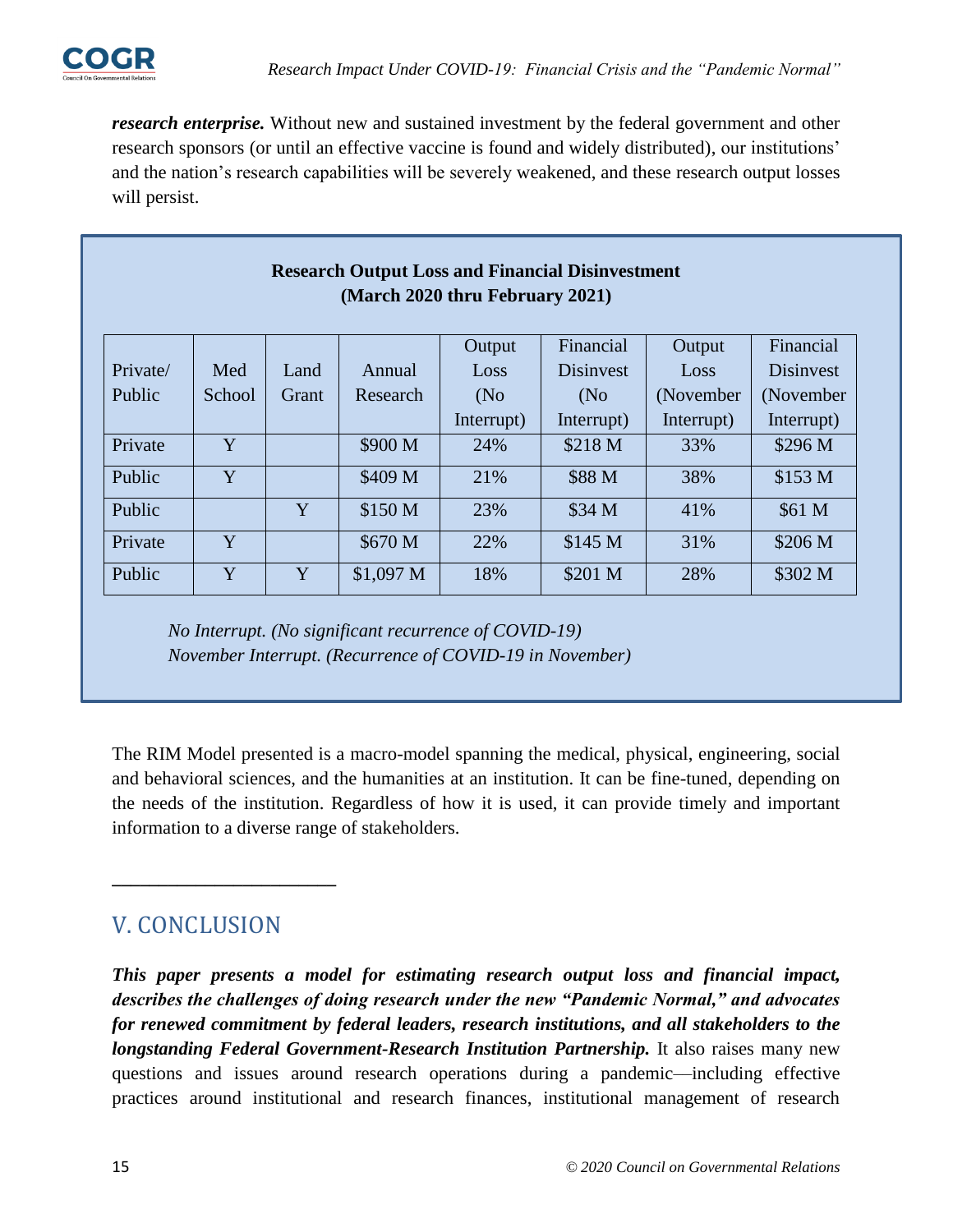

programs, and funding agency partnership and reducing regulatory burden. All are fluid topics that must be addressed regularly and in more depth under the Pandemic Normal.

What goes without saying is that an unprecedented response is needed to safeguard the United States' research enterprise and ensure that the United States remains the global leader in research, innovation, and discovery. Research output has been severely impacted under the COVID-19 pandemic and the following are required:

- o A new and sustained investment in our institutions' and the nation's research capabilities is imperative. The RIM model provides important data on the research output loss and financial impact at mission diverse and geographically widespread institutions. The RIM model shows: 1) research output losses between 20 and 40 percent, 2) financial disinvestment impact in the hundreds of millions of dollars at individual institutions, and 3) potential impact in the tens of billions of dollars across the entire U.S. research enterprise.
- o Recognition that without this new research investment, active projects will be unable to achieve original program goals, in some cases causing the loss of an entire research program.
- o Further, without this new research investment, the country is at risk of a significant reduction in today's graduate and post-doc students, who are poised to be the next generation of the world's best scientists. Particularly at risk for being disproportionately impacted are minorities, women, and other under-represented populations.
- o Acceptance of the Pandemic Normal, which means the scope of research promised on a \$1 million award (pre-COVID-19) will now require more than \$1 million to complete. And, the scope of research to be delivered in one year (pre-COVID-19) will now require more than one year. In order to operate effectively and efficiently under the "Pandemic Normal," new measures such as redefining proposal and budgeting guidelines, eliminating overly-burdensome regulations, and related measures are necessary.

The Case Studies from **Part IV**. show that the projected research output loss due to the COVID-19 pandemic for the twelve months (March 2020 through February 2021) is in the vicinity of 20 percent for each institution––*and in the less optimistic scenario, research output losses could reach 40 percent, and in terms of financial disinvestment, would exceed hundreds of millions of dollars at individual institutions.*

There is little doubt that the Federal Government-Research Institution Partnership is more important than ever. Global competition (especially, with China) is at a critical juncture and our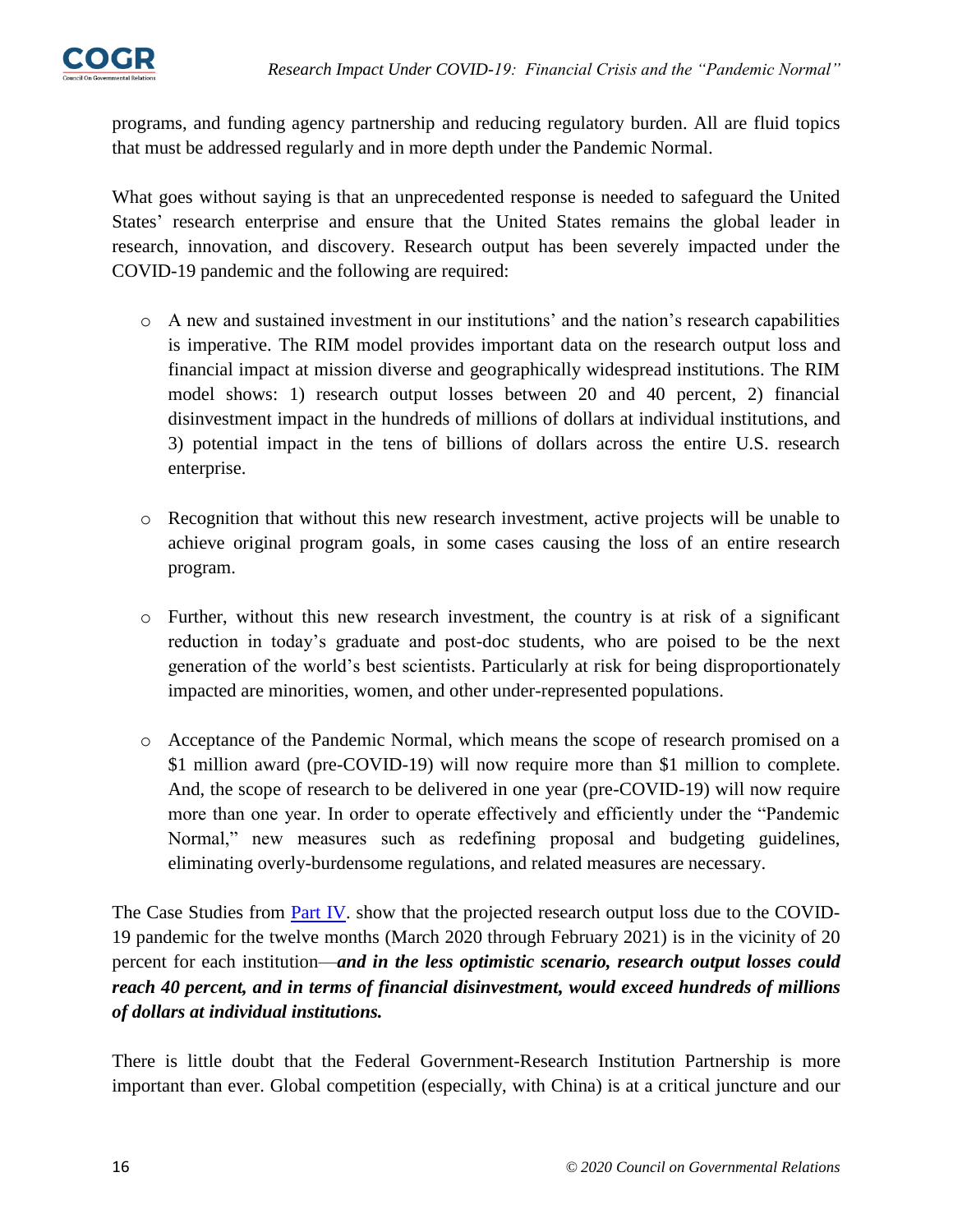

global leadership status could be at-risk. Until a vaccine is widely available, research universities and other research performers are facing an existential threat. Not only are research finances tenuous, the uncertainty of tuition status, students returning to campus, and safely operating the institution are real threats. Further, immigration issues hover over our research workforce development, which jeopardizes the top minds from the around the world coming to the United States and contributing their diversity and expertise to the United States research enterprise.

*Finally, while the research enterprise may appear vulnerable during the COVID-19 pandemic, the same could be said of the United States research enterprise in 1957 after the launch of Sputnik by the Soviet Union. However, we rallied behind the tenacity of university and academic leaders, the foresight of federal policy experts and lawmakers, and the visionary promise of science and discovery to ensure that the United States would be the global leader in research. With that same commitment to and investment in the nation's research enterprise, we can thrive and remain the envy of the world.*

# CONTRIBUTORS

<span id="page-17-0"></span>**\_\_\_\_\_\_\_\_\_\_\_\_\_\_\_\_\_\_\_\_\_\_\_\_**

**Dr. Tanju Karanfil,** Vice President for Research, Clemson University and **Dr. Melur (Ram) Ramasubramanian,** Vice President for Research, University of Virginia, provided the initial conceptual framework for the Research Impact Metric (RIM) Model and analysis on impact to research output loss and financial disinvestment.

**James Luther,** Associate Vice President of Finance & Research Compliance Officer, Duke University, and **Joe Gindhart,** Associate Vice Chancellor for Finance and Sponsored Projects, Washington University (Jim as a former Chair and Joe as the current Chair of the COGR Costing and Financial Compliance Committee), provided a financial compliance lens to the paper.

**Cindy Hope,** Director, Academic Contracts and Grants Administration, Georgia Institute of Technology (and also a former Chair of the COGR Costing and Financial Compliance Committee) provided editorial support.

**Dr. Sheila Lischwe**, Director of Office of Sponsor Programs, and **Meghan Mullaney**, Director of Data Analytics in Research Division, both from Clemson University, provided editorial support.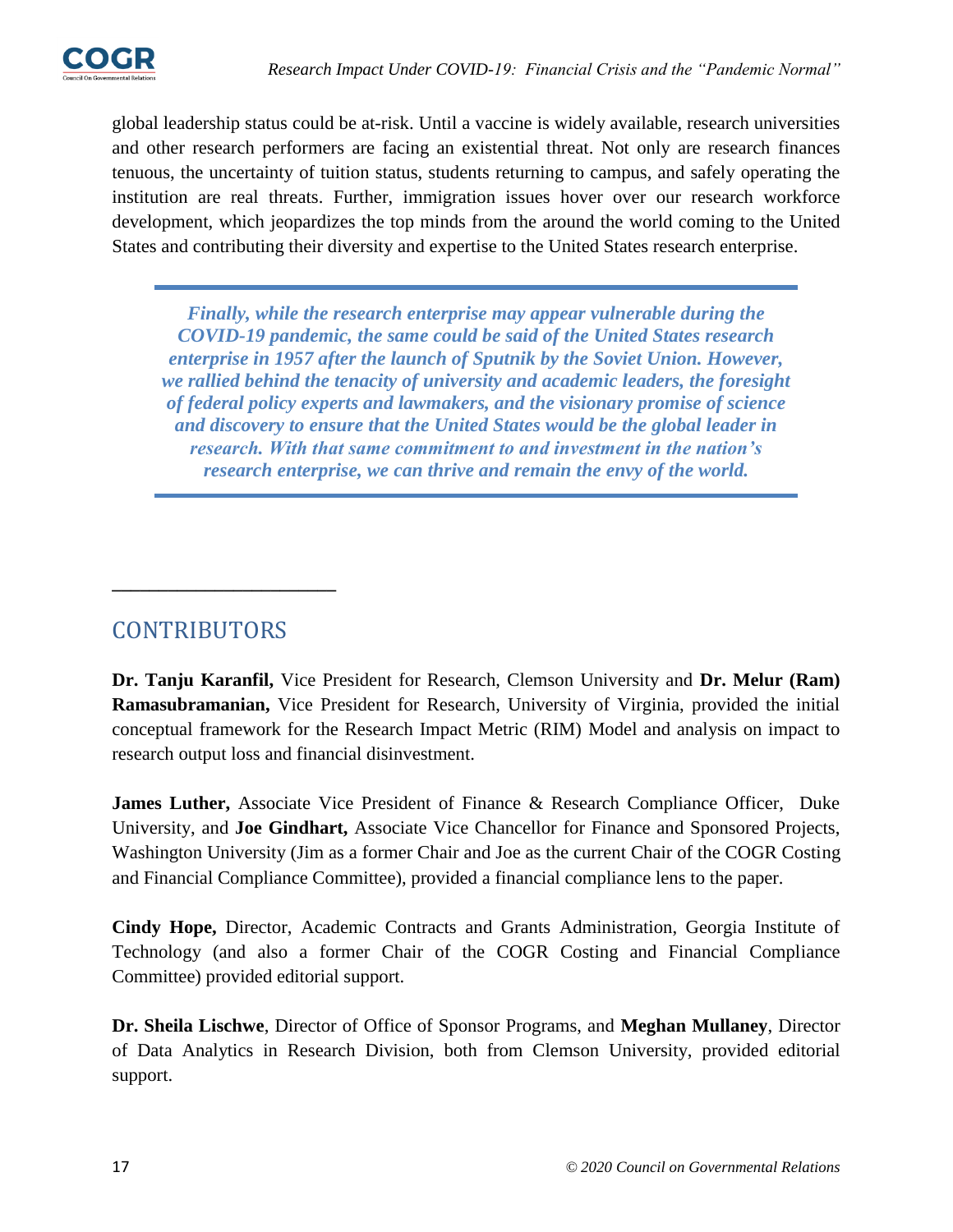

**Wendy Streitz,** COGR President, **Toni Russo,** COGR Policy Analyst, and **David Kennedy,** COGR Vice President and Director of Costing and Financial Compliance, provided the COGR support for the paper.

**CONTACT:** The Council on Governmental Relations 1200 New York Avenue NW, Suite 460 Washington D.C. 20005 202-289-6655 [www.cogr.edu](http://www.cogr.edu/) [wstreitz@cogr.edu,](mailto:wstreitz@cogr.edu) [trusso@cogr.edu,](mailto:trusso@cogr.edu) [dkennedy@cogr.edu](mailto:dkennedy@cogr.edu)

## ADDITIONAL RESOURCES

**\_\_\_\_\_\_\_\_\_\_\_\_\_\_\_\_\_\_\_\_\_\_\_\_**

**COGR's FAQs and Resources on COVID-19's Impact to Federal Awards** <https://www.cogr.edu/cogrs-faqs-and-resources-covid-19s-impact-federal-awards>

**COGR's Webinar Series on COVID-19 (Available upon request to COGR Members Only)**  <https://www.cogr.edu/cogrs-webinar-series-covid-19>

**Furlough Programs and Implications for Financial Research Compliance (COGR)** *May 2020.* [https://www.cogr.edu/sites/default/files/COGR\\_Furlough\\_UPDATED\\_May2020.pdf](https://www.cogr.edu/sites/default/files/COGR_Furlough_UPDATED_May2020.pdf)

**Funding Programs and Implications for Financial Research Compliance (Addendum to Finances of Research Universities – June 2014) (COGR)** *July, 2020.* [https://www.cogr.edu/sites/default/files/COGR\\_Funding\\_July1\\_2020.pdf](https://www.cogr.edu/sites/default/files/COGR_Funding_July1_2020.pdf)

**Institutional and Agency Responses to COVID-19 and Additional Resources (COGR)** <https://www.cogr.edu/institutional-and-agency-responses-covid-19-and-additional-resources>

**Institutional Resources on Ramping Up and Reopening (COGR)** <https://www.cogr.edu/institutional-resources-ramping-and-reopening>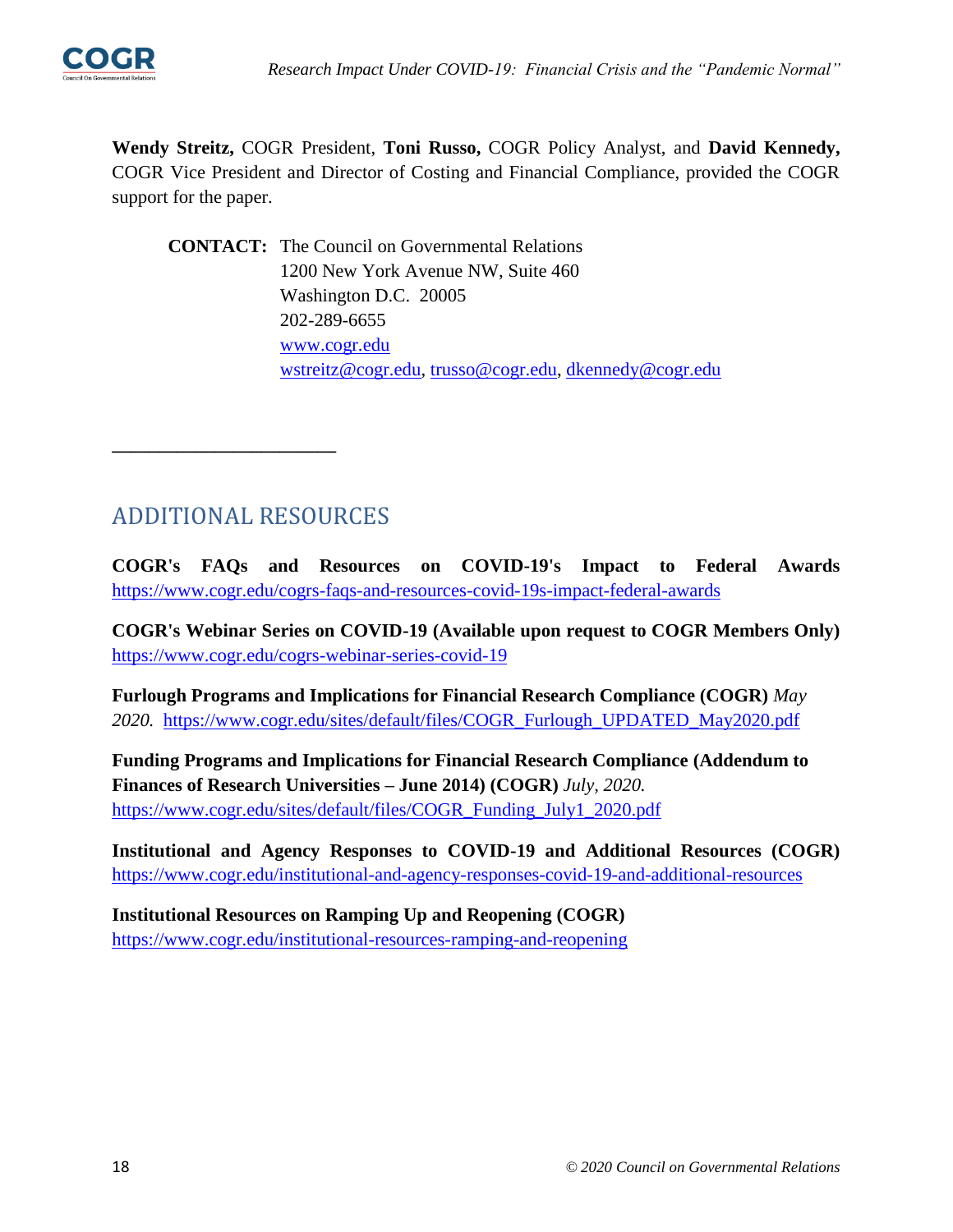

## <span id="page-19-0"></span>APPENDIX A. HOW RESEARCH OPERATIONS ARE DISRUPTED

#### *During Shut Down*

- o Idle time caused by shutdown of campus
- o Loss of productivity due to remote status
- o Loss of productivity for cored facilities and shared resources
- o Cancelled travel

#### *Re-Opening*

- o Restart and Replacement
	- Reestablishing cell lines and animal models
	- **Purchasing replacement reagents for those that have expired**
	- Inability to work at previous level of efficiency (due to remote status, etc.)
	- Recruiting/training new support staff/students/post-docs if people are no longer available to work in the lab
	- Replacement of donated PPE
	- Loss of labor related to visiting students/staff to labs
	- **Loss of productivity for cores and shared resources**
- o Return to work issues
	- Immuno-compromised people staying at home
	- **Slowed return to work due to day-care/school closures**
	- Delayed research due to faculty/staff unable to travel and/or stuck in other states/countries
- o Other
	- Delayed supply chain
	- **Termination of industry and service agreements**

#### *Infrastructure*

- o Lab reconfiguration to operate safely with COVID
- o Increased lab costs (or research inefficiencies) related to required density issues
- o Lack of PPE to enable research labs to open
- o Purchase and implementation of HVAC, air sanitization, increased housekeeping/sanitization requirements
- o The "unknowns" related to stalled/stopped research building renovation & construction
- o Redirection of entire strategic focus to "operating in a COVID world" and associated opportunity cost
- o COVID testing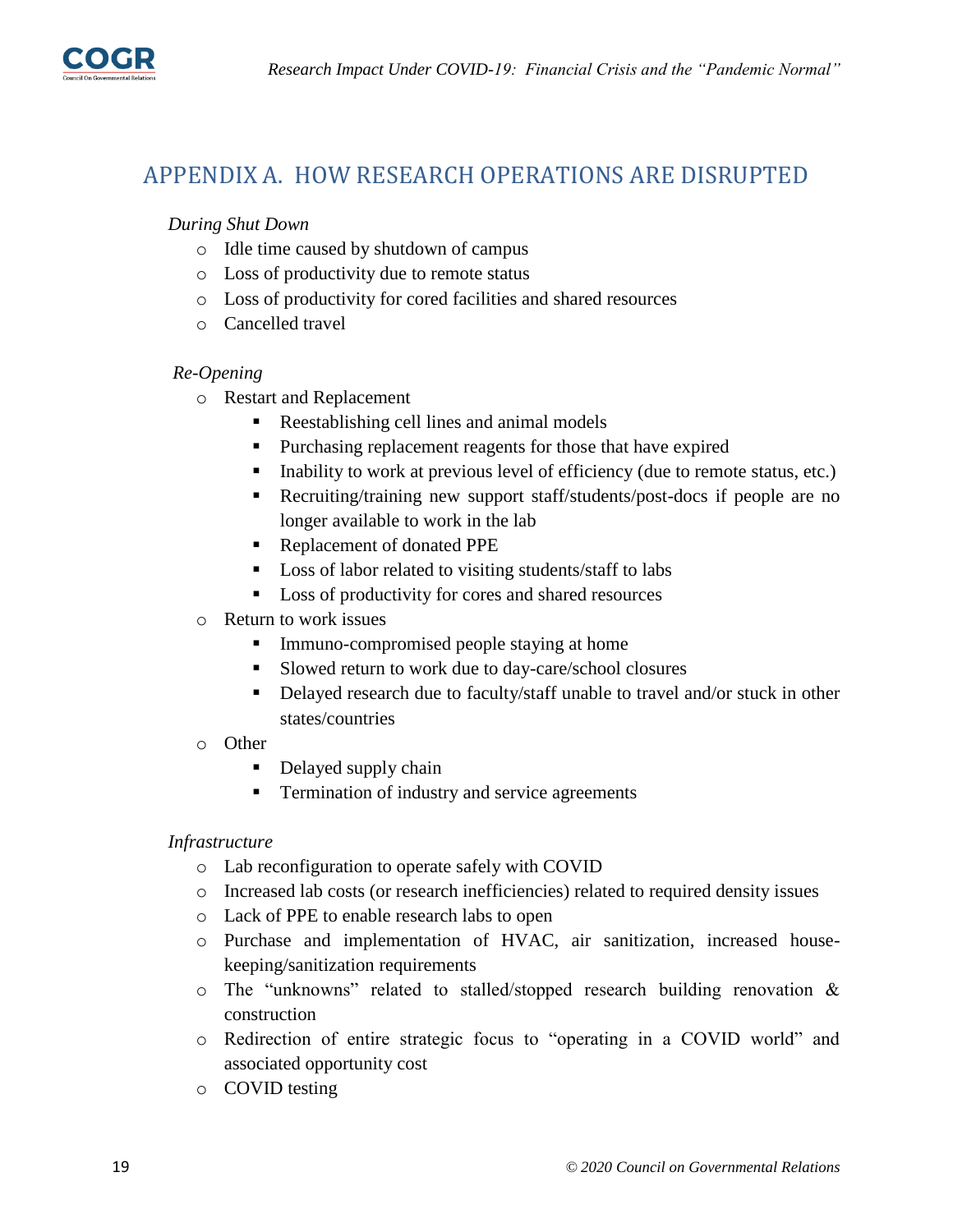

- o Addition of sanitizing stations to building entry/labs, etc. and managing access
- o Additional administrative support for management of COVID oversight
- o Retesting/calibrating equipment
- o Need for increased infrastructure to support remote work access

#### *Pandemic Normal*

- o Clinical Research:
	- Reduced efficiency for enrolling subjects because people are concerned about coming into clinic for clinical trial
	- Inability to enroll subjects for clinical studies
	- Reenrolling human subjects for trials that were paused
- o Return to work issues
	- **Immuno-compromised people staying at home**
	- Slowed return to work due to day-care/school closures
	- Shift scheduling to accommodate 24 hour shifts
	- Need for ramp-down due to reoccurrence of COVID outbreak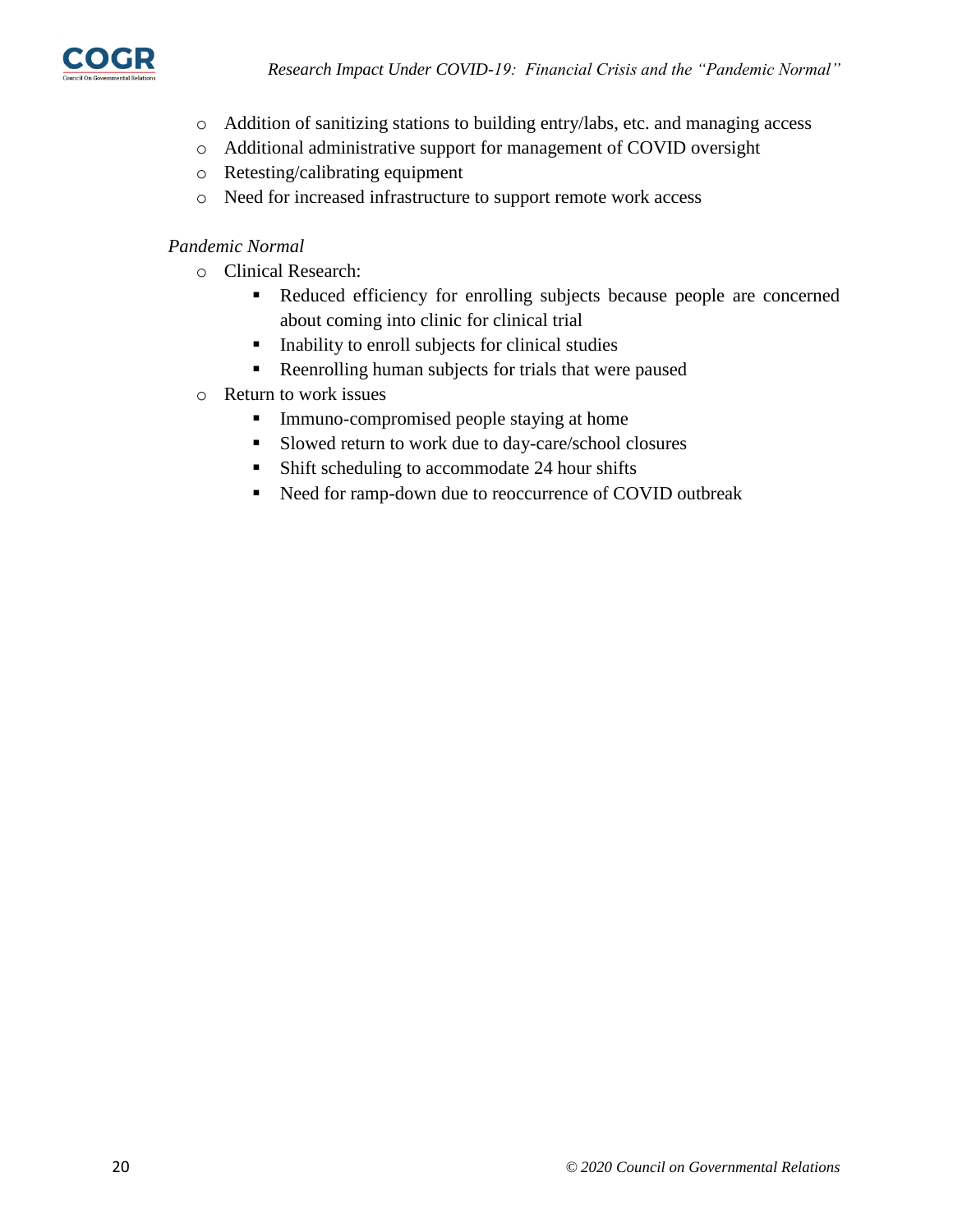

# <span id="page-21-0"></span>APPENDIX B. RESEARCH UNDER THE PANDEMIC – CHALLENGES AND ADAPTATIONS

Included is a small cross-section of research and activity interrupted by the COVID-19 pandemic. In some cases, the research can be adapted, and the work continues. In other cases, the research completed to-date is at-risk of being lost in its entirety. In all cases, while the challenges to continue the work are significant, passionate and dedicated investigators and research personnel are pursuing new and creative avenues to advance the science and ensure that the hope and promise of life-changing discoveries moves forward and continues to benefit the nation.

**Interruptions in Research with At-Risk Teens.** A statewide early literacy intervention has operated continuously for a more than decade for at-risk students. In 2019-2020, a group of 750 students completed the intervention and were tested. These students were scheduled to have been tested again at the end of the academic year to determine if gains assessed mid-year held. This assessment could not be completed due to the closing of public schools. A second cohort of 750 students began receiving intervention services mid-year. No initial assessment data were collected from these students due to school closures. These data have been reported annually to school district and state level stakeholders and are used to refine intervention protocols. Researchers have worked through the summer to problem solve virtual data collection. While data collection was interrupted in 2019-2020, procedures will be modified and adjusted depending on the school format used during 2020-2021.

**NSF-Advancing Informal STEM Learning (AISL) Program.** The pandemic impacted an ongoing NSF-AISL program in three ways: 1) Inability to implement the planned intervention during this time as travel to community sites has been suspended, 2) As a result of the sites closing their doors, the investigators have been unable to maintain consistent contact with community partners; investigators are unclear if employees at these sites are furloughed, no longer employed, or unable to respond for other reasons, and 3) Investigators have had to adjust their timeline for program implementation and data collection, which has led to adjusting the functions of a graduate student who is being funded by this project.

**Face-to-face Patient Research and Diabetes Research.** Research on the effect of performing exercise on a diabetic patient's blood sugar level after eating is a face-to-face event between patient and researcher. The blood specimen is tested, and observations are made of the exercise performed. Research was halted as the face-to-face research with patients was discontinued as a COVID prevention strategy. This research could not be accomplished as a virtual patient visit because the special machine for the blood sugar testing would need to be brought to the location and one-on-one supervision provided.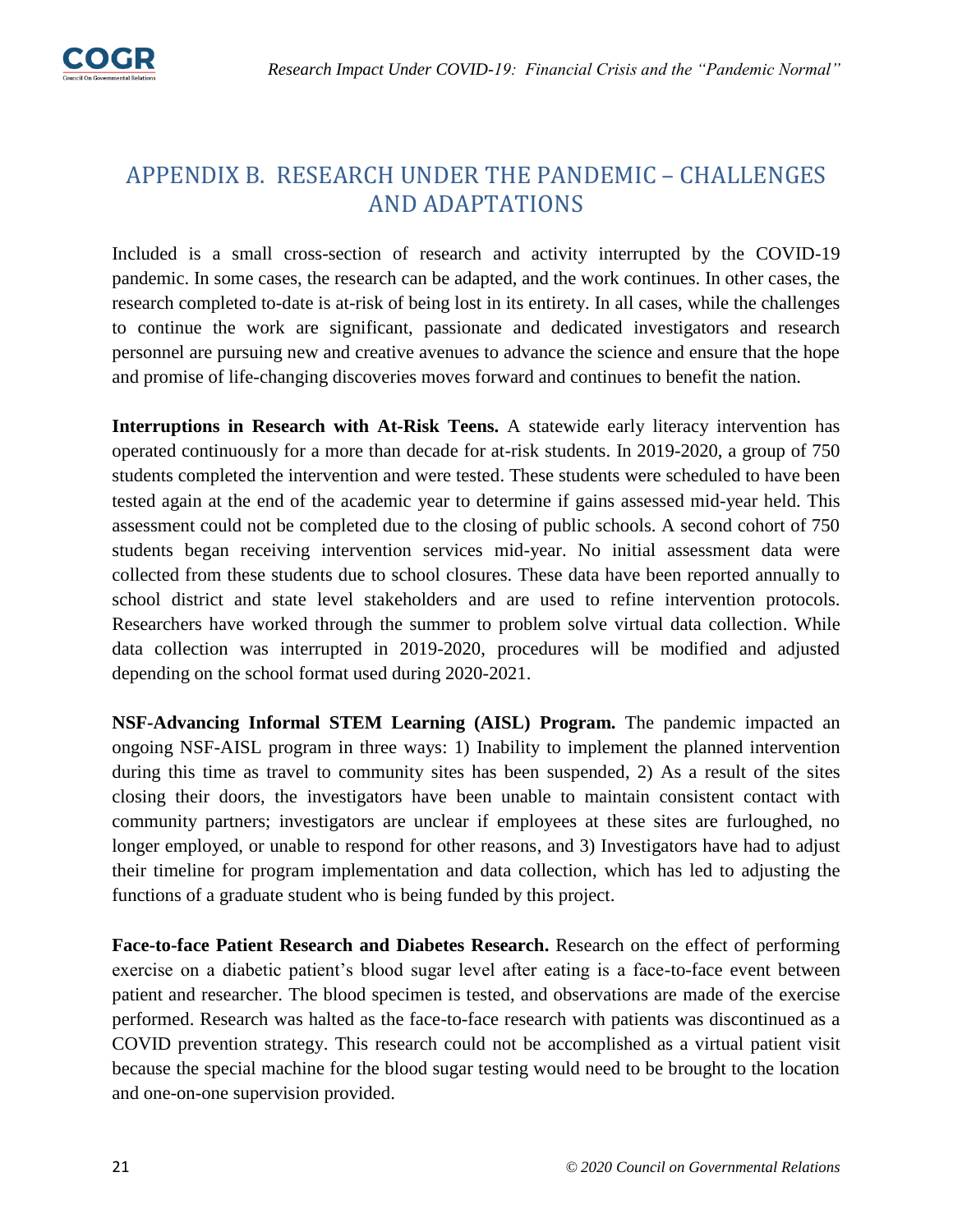

**Research on End-of-life Conversations with the Elderly.** Initially, this research was conceptualized as a face-to-face interaction between the patient, provider, and family members. As the disruption due to COVID-19 approached five months, research re-design came under discussion and the focus for this research has been adapted to emphasize virtual interaction between the patient, provider, and family members. The patient is supported in decisions as the family hears first-hand of their wishes and conceptualizing of novel methods of holding serious conversations about wishes at the end of life take place.

**Craniofacial Morphology Research on Children.** The purpose of the study is to provide a quantitative assessment of the craniofacial morphology associated with a rare congenital syndrome using 3D images of children's faces that have been diagnosed with the disorder. The primary data collection was to occur at the biannual family conference scheduled for July 2020 in Orlando, FL. The family conference was postponed for at least one year and therefore data collection at the conference could not occur. While some images were able to be collected from clinics and regional conferences, the family conference was an opportunity for hundreds of children with the rare disorder to be in the same place at the same time. Hopefully, the conference will occur next summer, and the data collection will be able to happen then.

**Clinical Trial Enrollment (applicable to thousands of projects).** Many NIH sponsored clinical trials may take months or years to enroll research subjects due to the nature of the research being conducted. In some cases, these subjects have had routine visits, blood draws, and other inperson interactions for extended periods. COVID has reduced/eliminated the ability to continue these in-person visits, which could mean the loss of these subjects and/or material impact on the quality of the data being collected. Ultimately, this could mean that enrollment would have to start over, setting the project back by months or years, while also jeopardizing the necessary rigor and reproducibility standards.

**Graduate Student Research Career and Thesis (affecting thousands and thousands of individuals).** Many graduate students receive funding directly from federal sponsors in support of their developing academic and research careers. In many instances, travel to a field site is a critical component of their fellowship. Many of these support awards have limited funding and duration; if a graduate student was planning to travel during this past spring, their entire research thesis could be materially impacted causing them to adjust the thesis objectives materially (or not be able to complete their work). The end result could mean that the student requires an additional full year of financial support to conduct the project.

**Support of Undergraduates in Research.** Students, both graduate and undergraduate, provide important research support. In one example, undergraduates are critical to interaction with puppies in their early development to better understand their ability to function as service dogs in